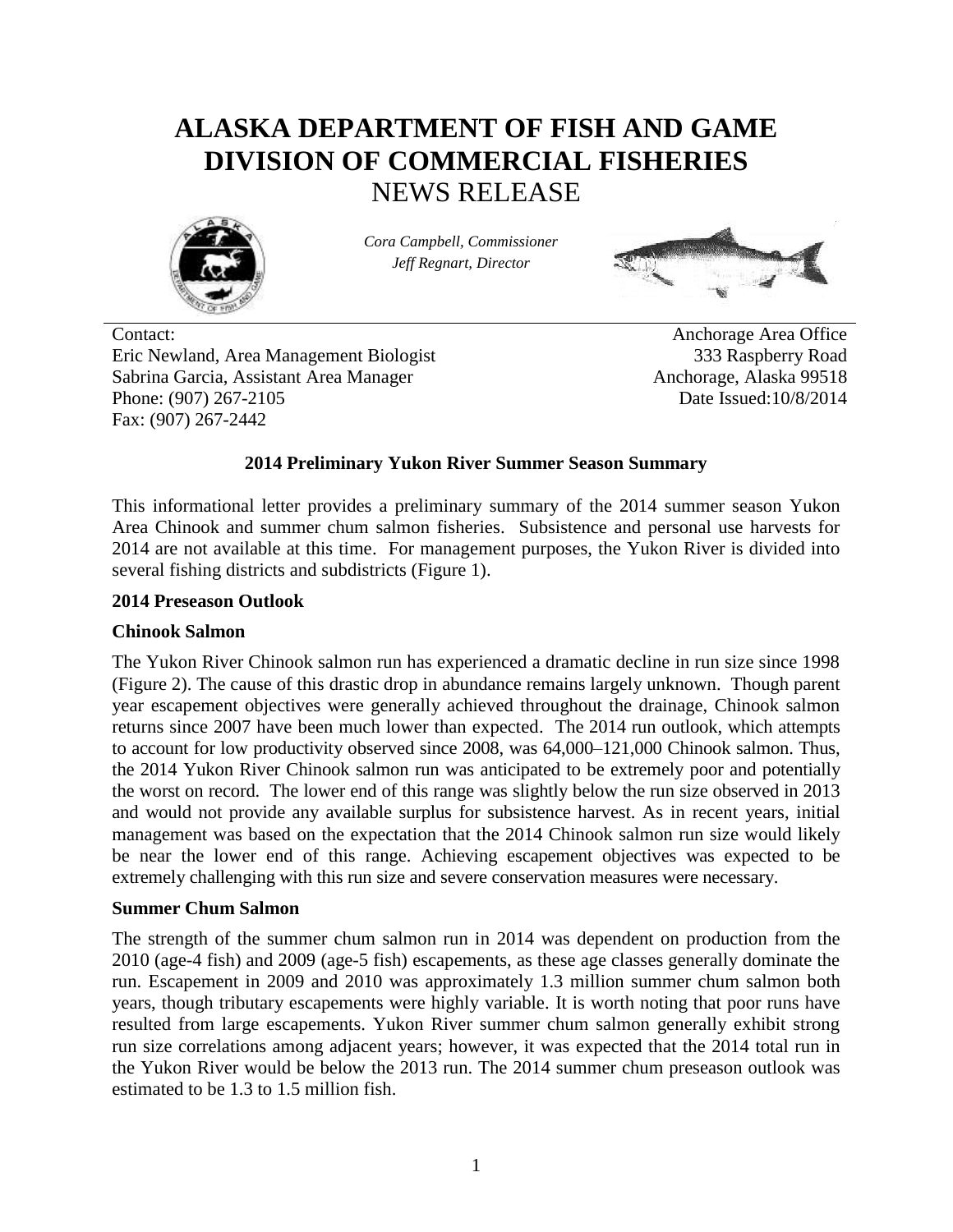The 2014 summer chum salmon run was anticipated to provide for escapements, a normal subsistence harvest, and a surplus for commercial harvest. Summer chum salmon runs have provided for a harvestable surplus in each of the last 10 years (2004–2013). Based on the preseason projection, it was expected that a commercially harvestable surplus of 300,000 to 500,000 summer chum salmon would be available in 2014. Similar to last year, the actual harvest of summer chum salmon in 2014 was anticipated to be affected by a weak Chinook salmon run, as Chinook salmon are incidentally harvested in summer chum salmon-directed fisheries. It was anticipated that gear types that allow for the live release of Chinook salmon, such as beach seines and dip nets, would be employed for both subsistence and commercial harvest of summer chum salmon.

# **2014 Preseason Management Strategy**

Chinook and summer chum salmon management plans guide ADF&G (department) management actions. In response to continued poor Chinook salmon runs, the Yukon River Drainage Fisheries Association (YRDFA) facilitated a preseason planning meeting to provide managers, fishermen, tribal council representatives, and other stakeholders the opportunity to share information, provide input, and discuss management options available. The purpose of this meeting was to cooperatively identify practical management strategies that would assist in getting adequate numbers of Chinook salmon to their spawning grounds in Alaska and Canada. Based on input from this meeting, a preseason management plan was developed for the Yukon River summer season fishery that was extremely conservative. The preseason plan included the following key components:

- Before Chinook salmon enter the river, subsistence fishing opportunity for non-salmon species would be provided and gillnets would be restricted to 6-inch or smaller mesh size.
- Subsistence fishing for salmon would be closed in each district for most of the Chinook salmon run. Closures would be initiated in the Coastal District and District 1 when assessment information indicates that the first Chinook salmon have begun their migration along the coast and into the river. This closure would be similarly implemented in upriver fishing districts and subdistricts based on migratory timing. It was expected that subsistence fishing opportunity in the Coastal District and the Koyukuk, Innoko, and Tanana rivers would also be closed at times to protect Chinook salmon in those areas.
- During subsistence salmon fishing closures, non-salmon species may be harvested using 4-inch or smaller mesh size gillnets not exceeding 60-feet in length. However, targeting of Chinook salmon with this gear type would not be allowed. The opportunity to harvest non-salmon would be discontinued if this gear is used to target Chinook salmon.
- When summer chum salmon become abundant, subsistence and commercial fishing opportunities would be provided with selective gear such as dip nets, beach seines, and manned fish wheels. Fishermen must carefully and immediately release Chinook salmon alive when encountered in these gear types.
- Fishermen would be strongly encouraged to avoid fishing when and where Chinook salmon may be encountered.
- Subsistence restrictions would be relaxed after the Chinook salmon run has passed through each section of the river. If confidence is high that the Chinook salmon run is much better than anticipated, the use of 6-inch gillnets would be considered to allow for summer chum salmon harvest.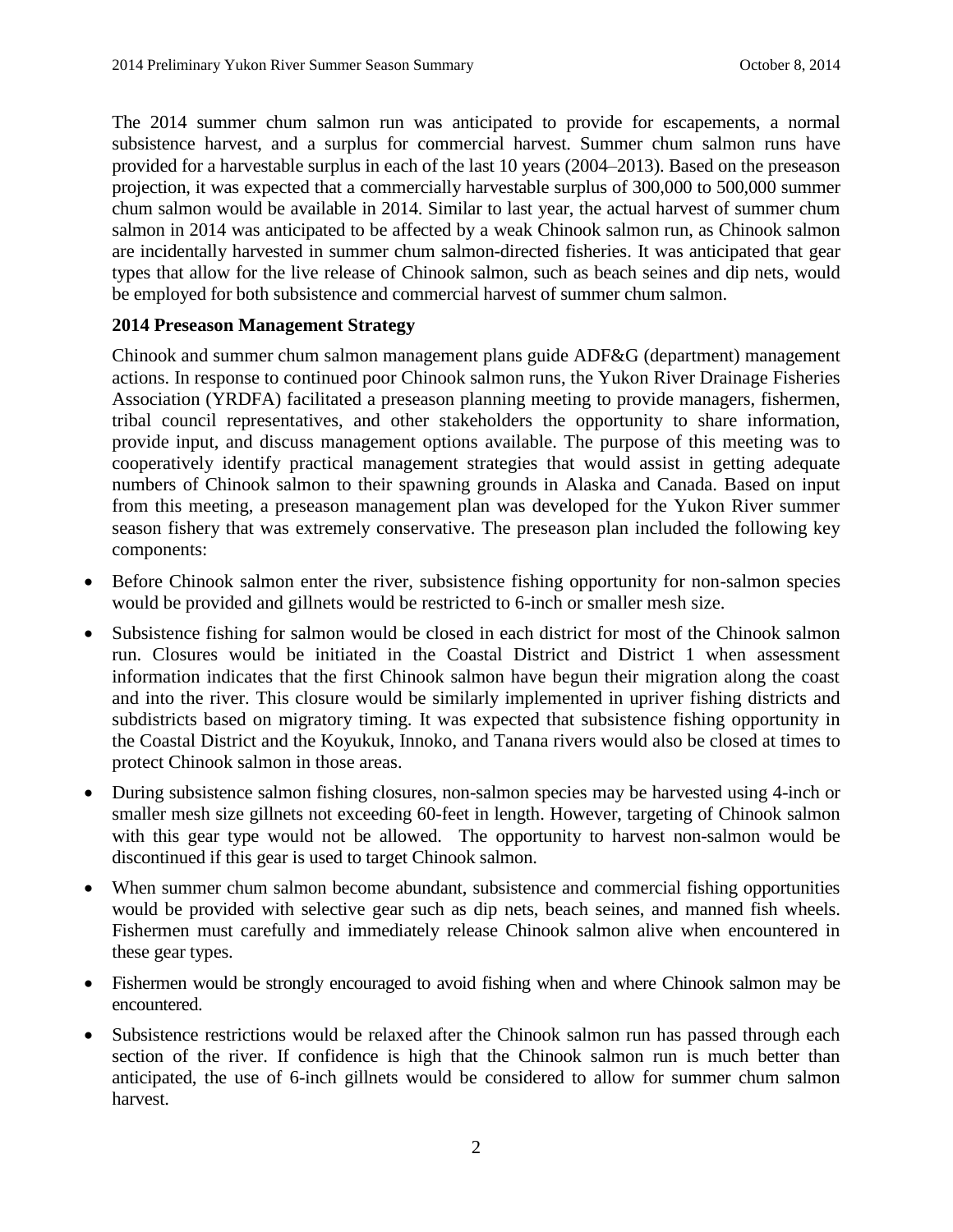The sport fishery for Chinook salmon would be closed in the U.S. portion of the Yukon River drainage (including the Tanana River drainage). Sport fishing for Chinook salmon, including catch-and-release fishing, would be prohibited. Chinook salmon may not be retained or possessed.

#### **2014 Assessment**

The department monitors a suite of assessment projects that provide critical salmon run timing, relative abundance, and stock composition information. Inseason run assessments included test fisheries, sonar passage estimates, subsistence and commercial harvest data, and age, sex, and length (ASL) data. In addition, genetic samples were collected and analyzed inseason to investigate stock contribution for both Chinook and summer chum salmon. Information from multiple assessment projects were corroborated when possible to provide the best information possible.

Initial assessment in the lower river is critical to implementing an inseason management plan to operate an orderly fishery throughout the drainage. Three projects on the lower river provided estimated inseason abundance and timing information: the Lower Yukon Test Fishery (LYTF), a set net project primarily designed to assess Chinook salmon run timing operated in the Middle and South Mouths of the Yukon River; a summer chum salmon directed drift gillnet test fishery using 5.5-inch mesh operated in the Middle and South Mouths of the Yukon River; and a sonar project near Pilot Station which provided mainstem abundance estimates for Chinook and summer chum salmon. As in recent years, additional drift gillnet test fishing was conducted throughout the season in the South Mouth with 8.25-inch mesh for Chinook salmon to provide supplemental run timing and relative abundance information. Given the anticipated low run size, efforts were made by the department this year to reduce Chinook salmon mortality in test fisheries. This included releasing Chinook salmon from drift test nets when their condition was deemed acceptable. Due to their lower mortality rates, drift net test fishing replaced set net test fishing in the South Mouth for Chinook salmon early in the season.

Ice break up in the lower river occurred on May 9, which was considerably earlier than the average break up date of May 23, based on the years 1980–2013. The first chum salmon of the year was reported to have been caught on May 15 in District 2 near Mt. Village. This is the earliest reported summer chum salmon subsistence harvest in more than 20 years. The first Chinook salmon harvested on the Yukon River was reported to have occurred on May 19 which is the earliest reported Chinook salmon subsistence harvest in a decade. During this early portion of the salmon runs, the department monitored subsistence harvest reports closely and relied on this information to guide initial management actions.

Test fishing operations were delayed until after subsistence fishing opportunity was discontinued. The LYTF was operational at the South Mouth site on May 27 and at the Middle Mouth site on June 7. The first Chinook salmon was caught in the test fishery on May 27. In an effort to reduce Chinook salmon mortality in the LYTF, the set net sites located in the Big Eddy area of the South Mouth were discontinued after June 6. Additionally, only one net operated in Middle Mouth in a further effort to reduce Chinook mortality. The LYTF concluded operations on July 7 with a cumulative CPUE of 36.55, which was well above the historical average CPUE of 26.08. The first quarter point, midpoint, and third quarter point were June 14, June 21, and June 25, respectively. The 8.25-inch drift gillnet project for Chinook salmon operated in Big Eddy until July 15 and provided valuable supplemental assessment information for Chinook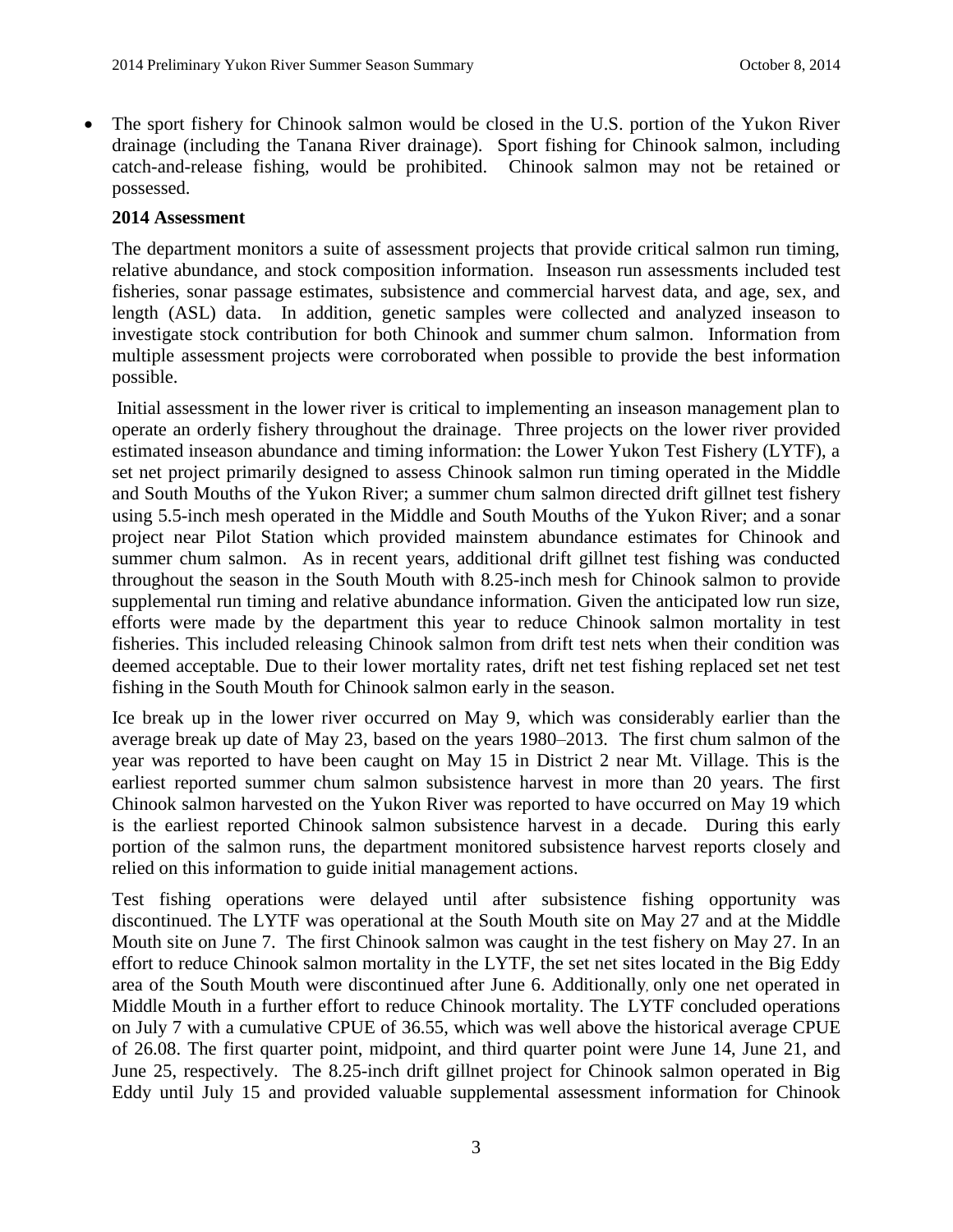salmon entering the South Mouth of the Yukon River. In accordance with the goal of reducing Chinook salmon mortality, 622 Chinook salmon were released from the LYTF.

The preliminary cumulative passage estimate at the sonar project located near Pilot Station was approximately  $137,500$  Chinook salmon, which was below the historical average<sup>1</sup> of  $143,000$ , and below the average of 195,800 for years with early run timing<sup>2</sup>. Run assessment analysis was focused on making comparisons to other early years in order to make informed management decisions. The first quarter point, midpoint, and third quarter point were on June 12, June 19, and June 24, respectively. Chinook salmon entered the river in four pulses consisting of 22,300 fish, 44,400 fish, 21,500 fish, and 4,700 fish.

Genetic mixed stock analysis (MSA) on the first pulse of Chinook salmon at the sonar located near Pilot Station (June 1–11) indicated that 50% were Canadian-origin Chinook salmon. Genetic MSA on the second pulse of Chinook salmon at the sonar (June 12–20) indicated that 52% were Canadian-origin Chinook salmon. Samples analyzed from June 21–27 indicated that 24% of these samples were from Canadian-origin Chinook salmon. For more background information on genetic MSA for Yukon River Chinook salmon and related topics and updates, please refer to the department's Gene Conservation Laboratory webpage<sup>3</sup>.

In 2014, approximately 1.9 million summer chum salmon passed the sonar project near Pilot Station, which was on track with the historical median of 1.9 million for the project. The first quarter point, midpoint, and third quarter point were June 18, June 23, and June 30, respectively. Four large pulses of summer chum were detected with the largest group, approximately 341,800 fish, passing the sonar project from June 20–23.

# **2014 Subsistence Fishery Overview**

 $\overline{a}$ 

As in recent years, management of the 2014 summer salmon season was particularly challenging due to the wide disparity in run strength between the overlapping Chinook and summer chum salmon runs.

In response to what was expected to be both an early and poor Chinook salmon run, a precautionary management approach was taken and gillnets were restricted to 6-inch or smaller mesh size beginning May 18 in the lower river districts and the Coastal District. The intent was to have a gear restriction already in place when Chinook salmon began their migration while still providing fishing opportunity for non-salmon species (e.g., sheefish) traditionally harvested in the Lower Yukon immediately following break up.

Consistent with the preseason management plan, conservative actions were broadly implemented very early in the Chinook salmon run. Subsistence salmon fishing was closed in the Northern portion of the Coastal District and Districts 1–3 on May 26. Subsistence salmon fishing closures were similarly implemented in upriver districts chronologically as Chinook salmon migrated through these areas. Based on the expectation that the 2014 Chinook salmon run could potentially be one of the poorest runs on record, these closures were expected to be in place for nearly the entire duration of the Chinook salmon run.

 $1$  Average includes years 1995, 1997, 2000, 2002–2008, and 2010–2013. The sonar did not operate in 1996 and project difficulties occurred in 2000, 2001, and 2009.

 $2$ <sup>2</sup> Years with early run timing used for comparison include 1995, 1997, 2003, and 2004.

<sup>&</sup>lt;sup>3</sup> [http://www.adfg.alaska.gov/index.cfm?adfg=fishinggeneconservationlab.yukonchinook\\_baseline](http://www.adfg.alaska.gov/index.cfm?adfg=fishinggeneconservationlab.yukonchinook_baseline)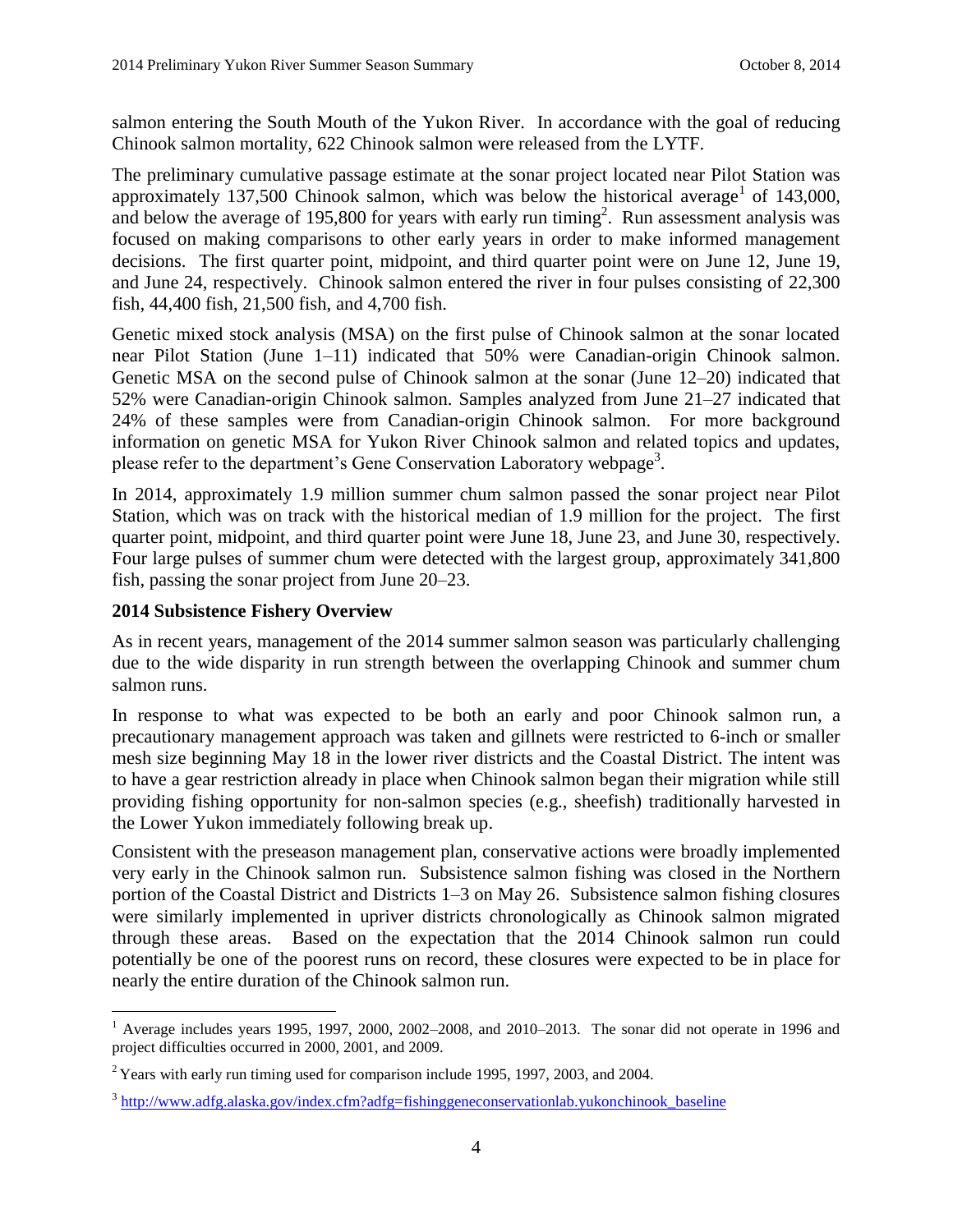Subsistence fishing opportunity was provided for the harvest of non-salmon species, such as sheefish, whitefish, and northern pike, with 4-inch or smaller mesh size gillnets. During the lengthy subsistence closures intended to protect Chinook salmon gillnets with 4-inch mesh or smaller and less than 60 feet were allowed to be used to harvest non-salmon species. This opportunity to harvest non-salmon was provided 24 hours a day seven days a week throughout the drainage. The department encouraged fishermen to avoid fishing for non-salmon species in areas where Chinook salmon were known to migrate. Fishermen were cautioned that this nonsalmon fishing opportunity would be discontinued if Chinook salmon were targeted with this gear type.

When assessment information indicated that summer chum salmon were beginning to enter the river a subsistence fishing schedule was implemented that allowed summer chum salmon harvest in Districts 1–3 using dip nets only seven days a week beginning June 1. Chinook salmon were required to be immediately released alive. The northern portion of the Coastal District remained closed. On June 9, a commercial and subsistence fishing schedule was established for Districts 1 and 2 in which beach seine gear was also allowed for subsistence fishing.

Subsistence fishing opportunity for summer chum salmon with selective gear types, such as fish wheels, dip nets, and beach seines, was also provided in District 4. Subsistence fishing for summer chum salmon with beach seine and dip net gear only was allowed in the Anvik River Special Management Area, which includes the lower 12 miles of the Anvik River. As in previous years, Subdistrict 4-A was subdivided into two separate management areas allowing for more management precision and flexibility when altering the subsistence fishing schedule. Fish wheel and dip net opportunity coincided with the migration of summer chum salmon through Subdistricts 4-A, 4-B, and 4-C. As with the lower river districts, all Chinook salmon were required to be released alive from these selective gear types.

While the subsistence salmon fishing closures were similarly implemented in Subdistricts 5-A, 5-B, 5-C, and 5-D, harvest opportunity with selective gear types was not provided as very few summer chum salmon migrate through these mainstem subdistricts. The most severe reductions in subsistence fishing opportunity occurred in these subdistricts to avoid offering opportunity that would primarily target Chinook salmon.

Additional management actions were taken in Subdistricts 5-A, 5-B, and 5-C, after enforcement and public reports indicated the 4-inch or smaller mesh size gillnets were being used to target Chinook salmon. Unfortunately, the opportunity to harvest non-salmon species in Subdistricts 5-A, 5-B, and 5-C was closed for approximately one week beginning June 30. Discontinuing this subsistence fishing opportunity using the 4-inch or smaller mesh size gillnets was one of the most difficult decisions managers faced this season. The department and USFWS plan to address this issue at meetings throughout this winter to discuss options on how to handle similar situations more effectively in the future.

Conservative management actions were also taken in Yukon River tributaries in an effort to provide protection for the Alaskan Chinook salmon stocks. In the Tanana River, subsistence salmon fishing was closed to protect Chinook salmon from June 29–July 6 in Subdistricts 6-A and 6-B and from June 29–July 7 in the Old Minto Area. Additionally, in Subdistrict 6-C, personal use salmon fishing was closed from June 25–July 28, nearly spanning the entire duration of the Chinook salmon run. The Koyukuk and Innoko Rivers were closed to subsistence salmon fishing from June 18–July 28 and June 19–July 2, respectively. Subsistence salmon fishing reopened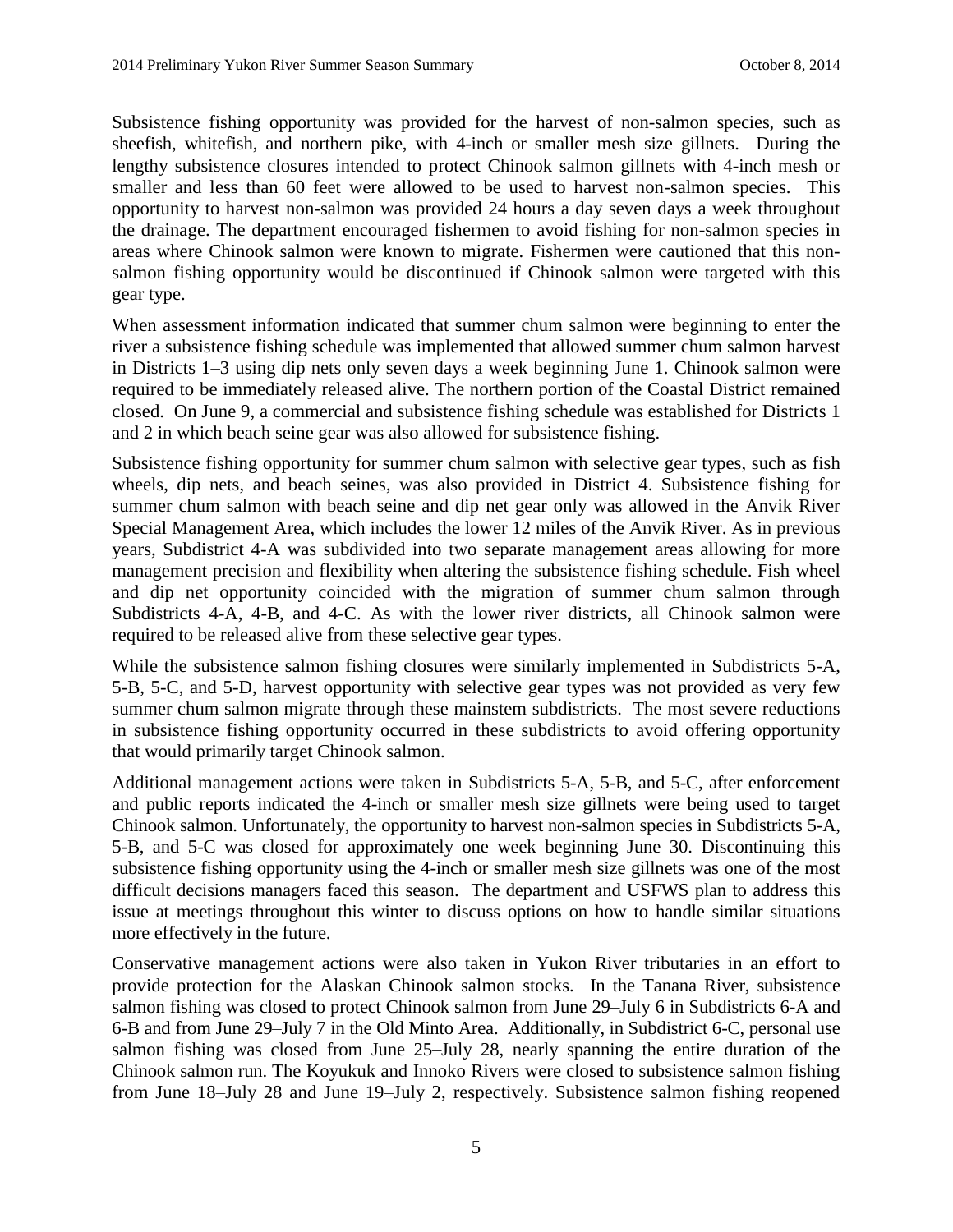with gillnets restricted to 6-inch or smaller mesh to target summer chum salmon. This gear restriction was in place for the remainder of the Chinook salmon run in both tributaries.

Assessment information from the sonar near Pilot Station on June 25 indicated the Chinook salmon run was on track to be near the high end of the preseason outlook. While the 2014 Chinook salmon run was proving to be better than initially expected, assessment information indicated that the run was still on track to be below average in size. A Chinook salmon run size of that magnitude did not warrant Chinook salmon directed harvest opportunities; however, limited restricted gillnet opportunity was initially provided to target the abundant summer chum salmon while the weekly dip net and beach seine subsistence fishing schedule was still in place. Special subsistence only fishing periods were allowed with 6-inch or smaller mesh gillnets in Districts 1–3 to maximize summer chum salmon harvest while minimizing the impact to Chinook salmon. The first of these periods began on June 28 in both District 1 and District 2. These fishing periods were extremely brief, only three hours in duration. Assessment information indicated the Chinook salmon run was coming to an end, therefore, incidental harvest of Chinook salmon was expected to be minimal during these periods.

When it was determined that the Chinook salmon run was more than 90% complete in a given district, subsistence fishing restrictions and closures were incrementally relaxed. Initially, each district was returned to their respective traditional subsistence fishing schedule with gillnet and fish wheel gear restrictions in place. At that time the opportunity to use selective fishing gear, such as dip nets and beach seines, was discontinued in Districts 1–4. After approximately one week, these gillnet and fish wheel gear restrictions were lifted as the Chinook salmon run was essentially over.

The 2014 season will be marked as the most conservatively managed Chinook salmon season in recent history. Maintaining a management course that was focused on meeting escapement objectives would not have been possible without the full cooperation and understanding of the fishermen of the Yukon River. Over the course of the last several years, Yukon River fishermen have exhibited incredible flexibility, complying with schedule changes and gear restrictions. The department acknowledges the continued commitment made by Yukon River fishermen to conserve the valuable Chinook salmon resource for future generations.

The 2014 preliminary subsistence harvest estimates will not be available until later this winter. However, for a point of reference, slightly less conservative management actions taken in 2013 resulted in an estimated harvest of approximately 12,500 Chinook salmon, which is a 75% reduction of the average annual harvest of approximately 50,000 fish. Based on the aggressively conservative actions taken in 2014 and inseason harvest reports, it is plausible that the Chinook salmon subsistence harvest should be less than what was observed in 2013.

#### **2014 Commercial Fishery**

# **Lower Yukon Districts**

In 2014, for the seventh consecutive year, no commercial periods targeting Chinook salmon were allowed in the mainstem Yukon River or in the Tanana River. However, liberal commercial fishing opportunity was provided to target the available surplus of summer chum salmon in Districts 1 and 2, Subdistrict 4-A, and District 6. Since Chinook salmon are encountered incidentally in a commercial summer chum salmon fishery, a suite of strategies were used to conservatively manage these fisheries to minimize the impact to the weak Chinook salmon run.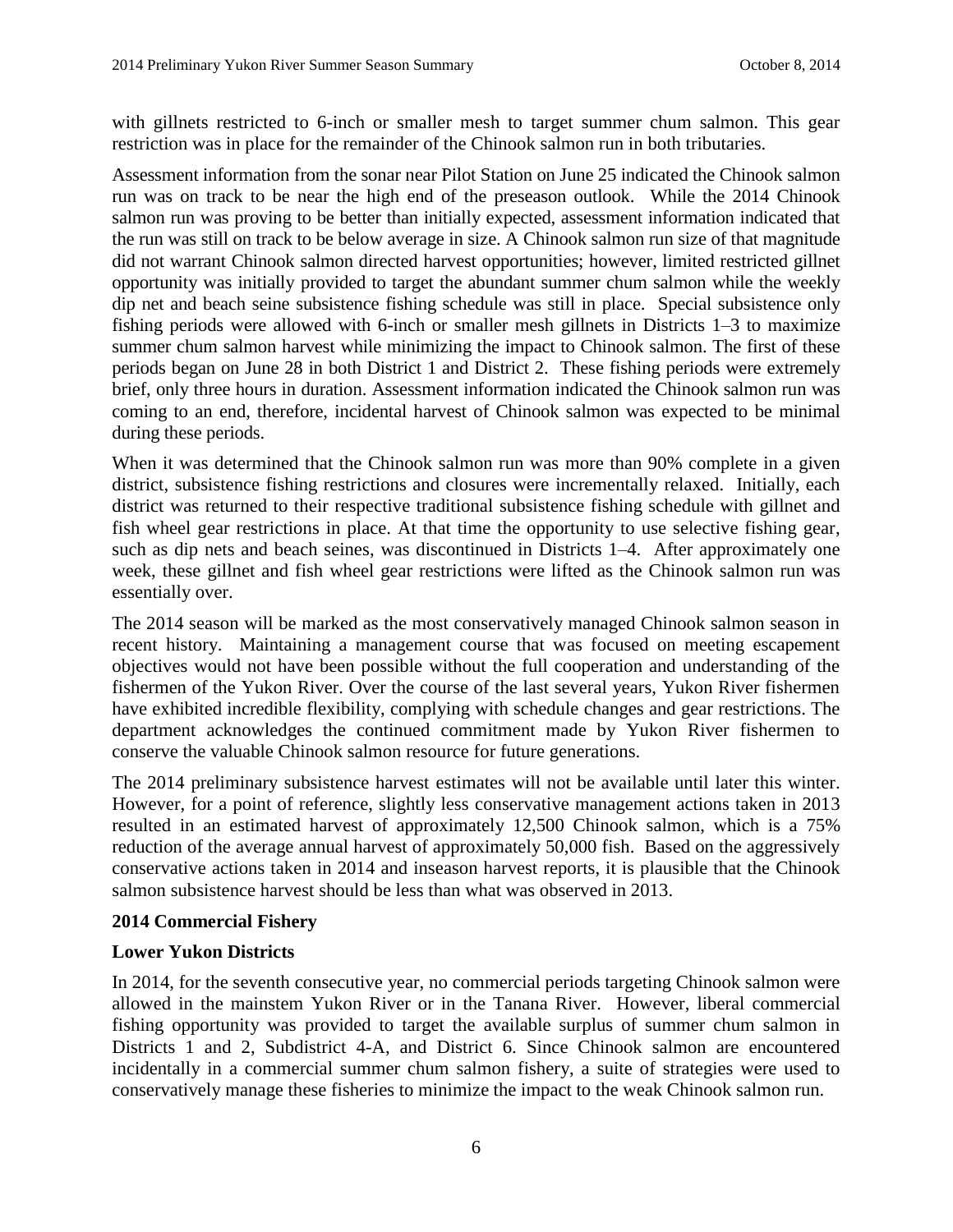An early break up and the use of selective gear types allowed the department to open commercial harvest of summer chum salmon using dip nets and beach seines beginning June 9 in District 1 and District 2. District 1 was on a six days a week commercial fishing schedule from 12:00 noon Mondays until 12:00 midnight Fridays. District 2 was also on a six days a week schedule from 12:00 noon Mondays until 10:00 p.m. Fridays. The impact to Chinook salmon was expected to be minimal as fishermen were required to immediately release incidentally caught Chinook salmon back to the water alive. The department allowed twenty-one 12-hour periods in District 1 and twenty-three 10-hour periods in District 2 using dip nets and beach seines only, for a combined harvest of approximately 272,800 summer chum salmon, with 5,440 Chinook salmon reported released alive (Table 1). Dip nets accounted for the majority of the summer chum harvest taken with these gear types. Although effort increased in 2014, few fishermen used beach seines to commercially harvest summer chum salmon (Appendix A).

Table 1.–Summer chum and pink salmon harvest and Chinook salmon released, by dip net and beach seine, during the Lower Yukon commercial fishery, 2014.

|                 |                    |                | Chinook Salmon | Pink Salmon |          |      |         | Summer Chum Salmon |      |  |  |
|-----------------|--------------------|----------------|----------------|-------------|----------|------|---------|--------------------|------|--|--|
|                 |                    | Number of      | Number Caught  |             |          | Avg. |         |                    | Avg. |  |  |
| <b>District</b> | Gear               | Fishermen      | and Released   | Number      | Pounds   | Wt.  | Number  | Pounds             | Wt.  |  |  |
|                 | Dip Net            | 181            | 1,788          | 13,183      | 43,787   | 3.3  | 98,585  | 613,895            | 6.2  |  |  |
|                 | <b>Beach Seine</b> | 12             | 147            | 3.161       | 11.064   | 3.5  | 12.471  | 80.011             | 6.4  |  |  |
| 2               | Dip Net            | 162            | 3,480          | 1.368       | 5.193    | 3.8  | 161,186 | 1,018,092          | 6.3  |  |  |
|                 | <b>Beach Seine</b> | $\overline{4}$ | 25             | $\theta$    | $\theta$ | -    | 607     | 3,541              | 5.8  |  |  |
| Total:          |                    | 343            | 5.440          | 17.712      | 60.044   | 3.4  | 272,849 | 1,715,539          | 6.3  |  |  |

The use of gillnet gear was delayed until inseason assessment indicated the majority of the Chinook salmon run had migrated upriver in an effort to reduce incidental harvest of Chinook salmon. Gillnet opportunity with 6-inch gear began on July 3 in District 1 and July 6 in District 2. Six-inch gillnets were used for the last six commercial periods in both districts (Appendix A).

Concurrent subsistence and commercial fishing periods were regularly instituted throughout the entire commercial fishing seasons. These use of these concurrent periods is most critical during the gillnet portion of the commercial season in Districts 1 and 2. Concurrent openings streamline commercial and subsistence fishing into a single event, therefore reducing the amount of time that Chinook salmon were susceptible to harvest.

The sale of incidentally caught Chinook salmon was prohibited by emergency order during the entire commercial fishing season. This action helped ensure fishermen would not target Chinook salmon during gillnet commercial fishing periods; and fishermen could either release incidentally caught Chinook salmon alive or use them for subsistence purposes. It was required to report any Chinook salmon caught but not sold on fish tickets. A total of 440 Chinook salmon were reported incidentally harvested in Districts 1 and 2 during the summer season. A total of 30 Chinook salmon were caught but not sold in the fall season (Appendix A). Chinook salmon sales were also prohibited throughout the fall season.

The preliminary cumulative summer chum salmon commercial harvest for Districts 1 and 2 combined was 427,347 fish (Appendix B). The summer chum salmon harvest was 79% above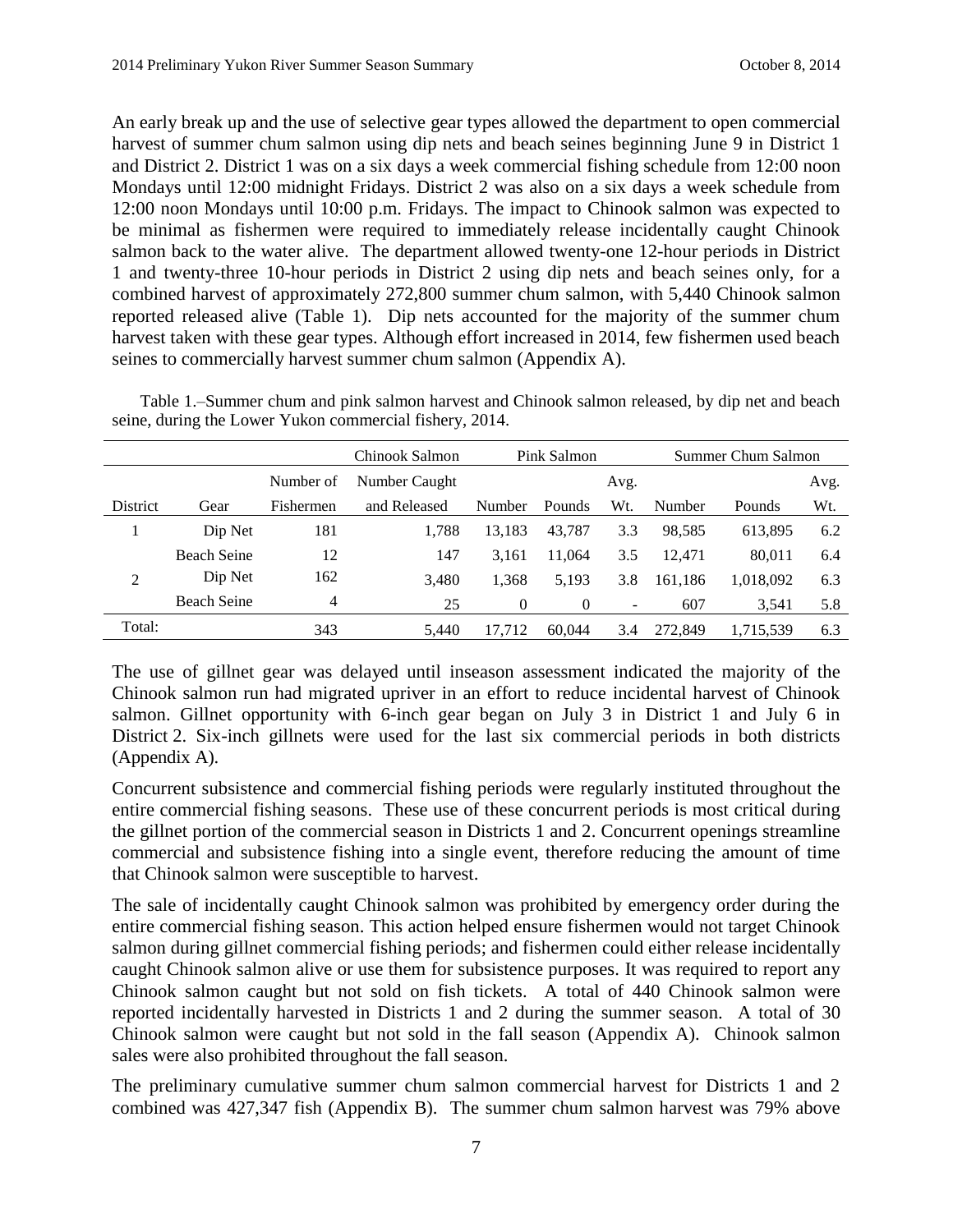the 2009–2013 average harvest of 238,929 fish (Appendix B). Dip net and beach seine harvest was a significant contributor in making the 2014 summer chum salmon harvest in the Lower Yukon the largest on record since 1989.

# **Upper Yukon Districts**

As in recent years, summer chum salmon directed commercial fishing periods in Subdistrict 4-A were allowed with fish wheels only. Commercial fishing began June 23 where fishermen were required to man fish wheels at all times and release Chinook salmon to the water alive. After the vast majority of the Chinook salmon run migrated through the area, the requirements that commercial fish wheels be manned at all times and that all Chinook salmon be released alive was discontinued. A total of thirty-five 24-hour periods were implemented resulting in a total of 840 fishing hours (Appendix A). The preliminary cumulative summer chum salmon harvest for Subdistrict 4-A was 96,385 fish (Appendix A), with the majority of the harvest being female. A single fish buyer operated in Kaltag during the 2014 season and the summer chum salmon harvest was 50% above the most recent 5-year average (2009–2013) (Appendix B). A total of 341 Chinook salmon were reported as caught and released alive back to the water (Appendix A).

District 6 was managed using inseason assessment information provided by multiple projects that operated in the Tanana River drainage. A harvestable surplus of summer chum salmon was expected based upon sonar abundance estimates and genetic stock composition information. Given the available surplus and favorable market interest, the department scheduled the first summer chum salmon-directed commercial fishing period in District 6 on July 11 (Appendix A). As in Subdistrict 4-A, commercial fishing gear was initially restricted to manned fish wheels and all Chinook salmon caught in fish wheels had to be immediately released alive. These gear restrictions were relaxed on July 28 after the Chinook salmon run in the Tanana River was nearly over. The department scheduled eight commercial fishing periods and the preliminary cumulative harvest was 6,912 summer chum salmon (Appendix A). A total of 201 Chinook salmon were recorded as caught but not sold, 190 were caught and released alive and 11 were kept for personal use.

The total commercial harvest for the entire Yukon Area was 530,644 summer chum salmon, which was 79% above the 2009–2013 average harvest of 296,701 fish (Appendix B).

#### **2014 Fishing Effort and Exvessel Value**

A total of 416 permit holders participated in the summer chum salmon fishery, which was approximately 15% below the 2004–2013 average of 487 permit holders (Appendix C). The Lower Yukon Area (Districts 1–3) and Upper Yukon Area (Districts 4–6) are separate Commercial Fisheries Entry Commission (CFEC) permit areas. A total of 405 permit holders fished in the Lower Yukon Area in 2014, which was approximately 14% below the 2004–2013 average of 472. In the Upper Yukon Area, 11 permit holders fished, which was approximately 28% below the 2004–2013 average of 15.

Yukon River fishermen in Alaska received an estimated \$1.86 million for their summer chum salmon harvest in 2014, approximately 4% above the 2004–2013 average of \$1.79 million (Appendix D). Additionally, fishermen received \$54,638 from the sale of pink salmon in Districts 1 and 2. Lower Yukon River exvessel value was estimated to be \$1.7 million. In 2014 fishermen received \$0.60 per pound for summer chum salmon and \$1.00 a fish for pink salmon. The estimated average income for Lower Yukon Area fishermen in 2014 was \$4,071.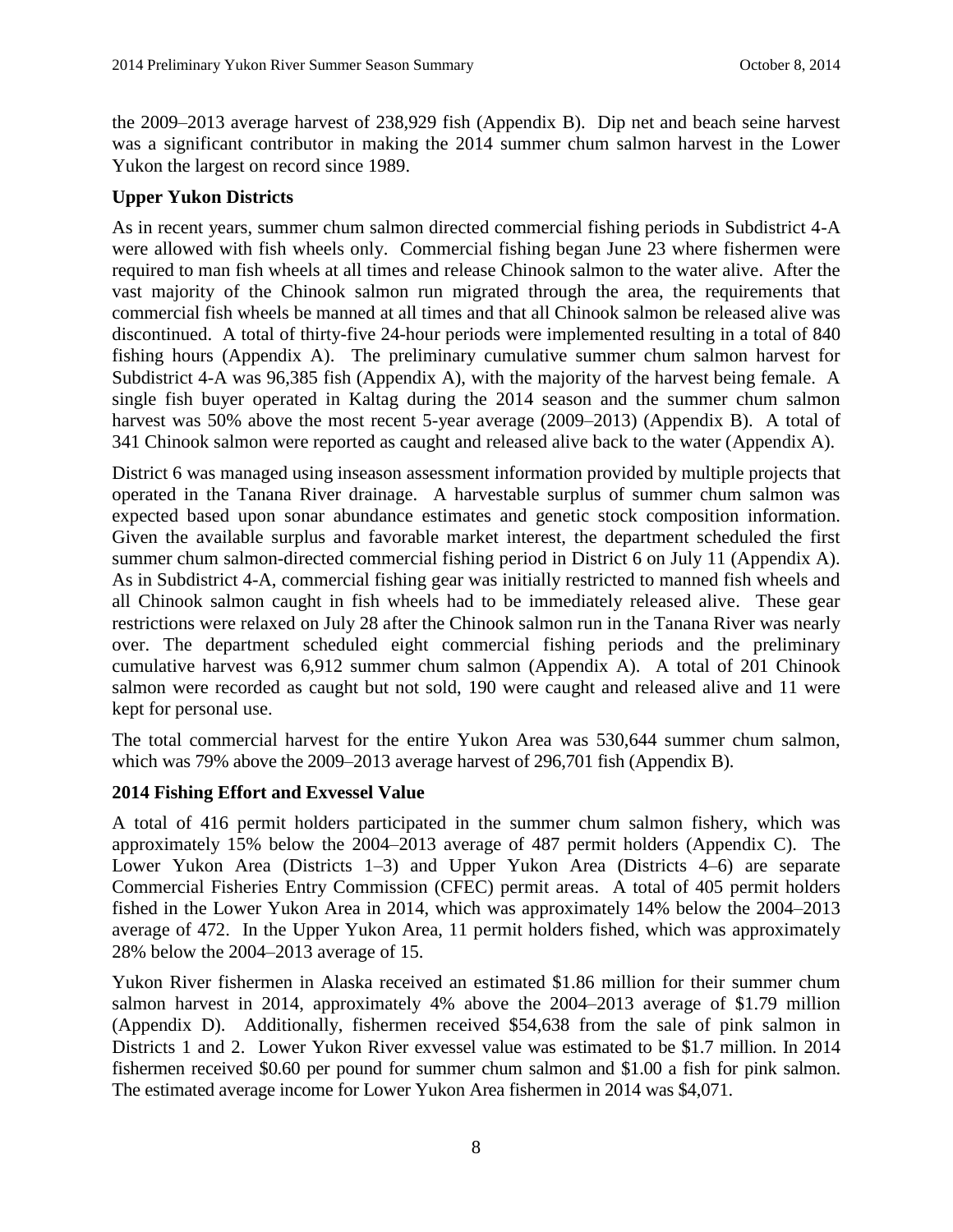Upper Yukon Area fishermen received an average of \$0.29 per pound for summer chum salmon sold in the round. The average price paid in the Upper Yukon Area was slightly above the 2004– 2013 average of \$0.26 per pound (Appendix D). The exvessel value was estimated to be \$157,211. The average income for Upper Yukon Area fishermen that participated in the 2014 fishery was \$15,496. Zero Chinook salmon were sold in the Yukon Area in 2014.

#### **2014 Age and Sex Composition**

#### **Test Fisheries**

The Chinook salmon age composition from the 8.5-inch mesh LYTF (Lower Yukon River Test fishery, Big Eddy and Middle Mouth sites combined) set nets was 1% age-4, 51% age-5, 46% age-6, and 3% age-7 fish. The sample size was 615 fish and females comprised 46% of the samples. The age-5 percentage was above average, age-6 was below average, and females were below average (Table 2).

The Chinook salmon age composition from the Pilot Station sonar drift nets was 4% age-3, 10% age-4, 66% age-5, 20% age-6, and 1% age-7 fish. The sample size was 431 fish and females comprised 30% of the samples. The age-5 and age-3 percentages were above average, age-6 was below average, and females were below average (Table 2).

The Chinook salmon age composition from the Eagle sonar drift nets was 7% age-4, 51% age-5, 40% age-6, and 1% age-7 fish. The sample size was 595 fish and females comprised 35% of the samples. Similar with other Chinook salmon test fisheries, the Eagle sonar test fishery age-5 percentage was above average, age-6 was below average, and females were below average (Table 2).

The Chinook salmon age and sex composition from other projects are not yet available.

The summer chum salmon age composition from the 5.5-inch mesh LYTF drift nets was 26% age-4, 69% age-5, and 5% age-6 fish. The sample size was 1,579 fish and females comprised 55% of the samples. The age-4 percentage was below average, age-5 was above average, and females were near average.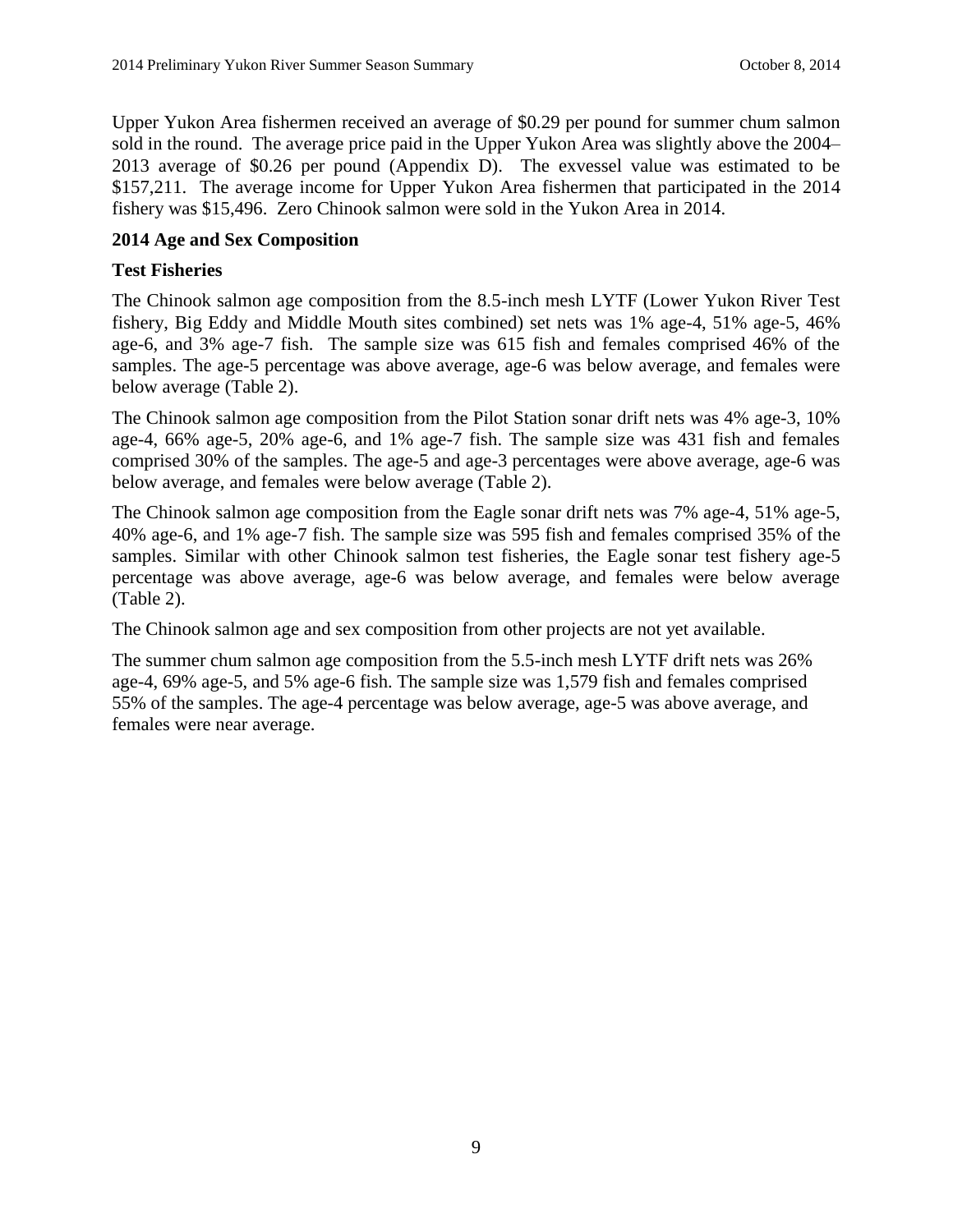|                 | Chinook Salmon                       |    |                                  |      |                                 |      |  |  |  |  |  |  |  |
|-----------------|--------------------------------------|----|----------------------------------|------|---------------------------------|------|--|--|--|--|--|--|--|
|                 | LYTF 8.5" Mesh Gillnet               |    | Sonar Project near Pilot Station |      | Eagle Sonar Project             |      |  |  |  |  |  |  |  |
| Percent $(\% )$ | Historical average <sup>a</sup> 2014 |    | Historical average <sup>b</sup>  | 2014 | Historical average <sup>c</sup> | 2014 |  |  |  |  |  |  |  |
| 5-year old      | 29                                   |    |                                  | 66   |                                 |      |  |  |  |  |  |  |  |
| 6-year old      | 60                                   | 46 |                                  | 20   | 47                              | 40   |  |  |  |  |  |  |  |
| female          |                                      | 46 |                                  | 30   |                                 |      |  |  |  |  |  |  |  |

Table 2.–Yukon River Chinook salmon age and female percentages from selected projects, 2014.

<sup>a</sup> The averages only include years when samples were collected throughout the season and include samples with a 35 day season minimum (1994, 1998-2013). Averages were not weighted by number of fish sampled each year.

 $<sup>b</sup>$  The average includes years from 1998 through 2013.</sup>

 $\degree$  The average includes years from 2005-2013.

#### **Subsistence Harvest**

Due to subsistence fishing restrictions this season, only limited subsistence harvest sampling occurred and sample sizes were not sufficient for analysis.

#### **Commercial Harvest**

The summer chum salmon age composition from the District 1 commercial harvest was 32% age-4, 63% age-5, and 4% age-6 fish. The sample size was 1,095 fish collected from seven periods and females comprised 55% of the harvest.

The summer chum salmon age and sex composition from commercial harvests in Subdistrict 4-A and District 6 are not yet available.

#### **2014 Escapement**

#### **Chinook Salmon**

Chinook salmon escapement goals for the East Fork Andreafsky River Weir, West Fork Andreafsky River Aerial, Anvik River Index Aerial, and Eagle Sonar were met (Table 3 and Appendix E). Unfortunately, due to high water, escapement projects on the Chena and Salcha rivers did not operate. Sonar was implemented on the Chena River and preliminary counts and species apportionment estimates suggest the Chena River escapement goal for Chinook salmon was met. Preliminary Chinook salmon passage at Eagle sonar, and subsequently border passage estimate, was approximately 64,500 fish (Table 3 and Appendix E). These numbers, however, are subject to change with postseason data analysis.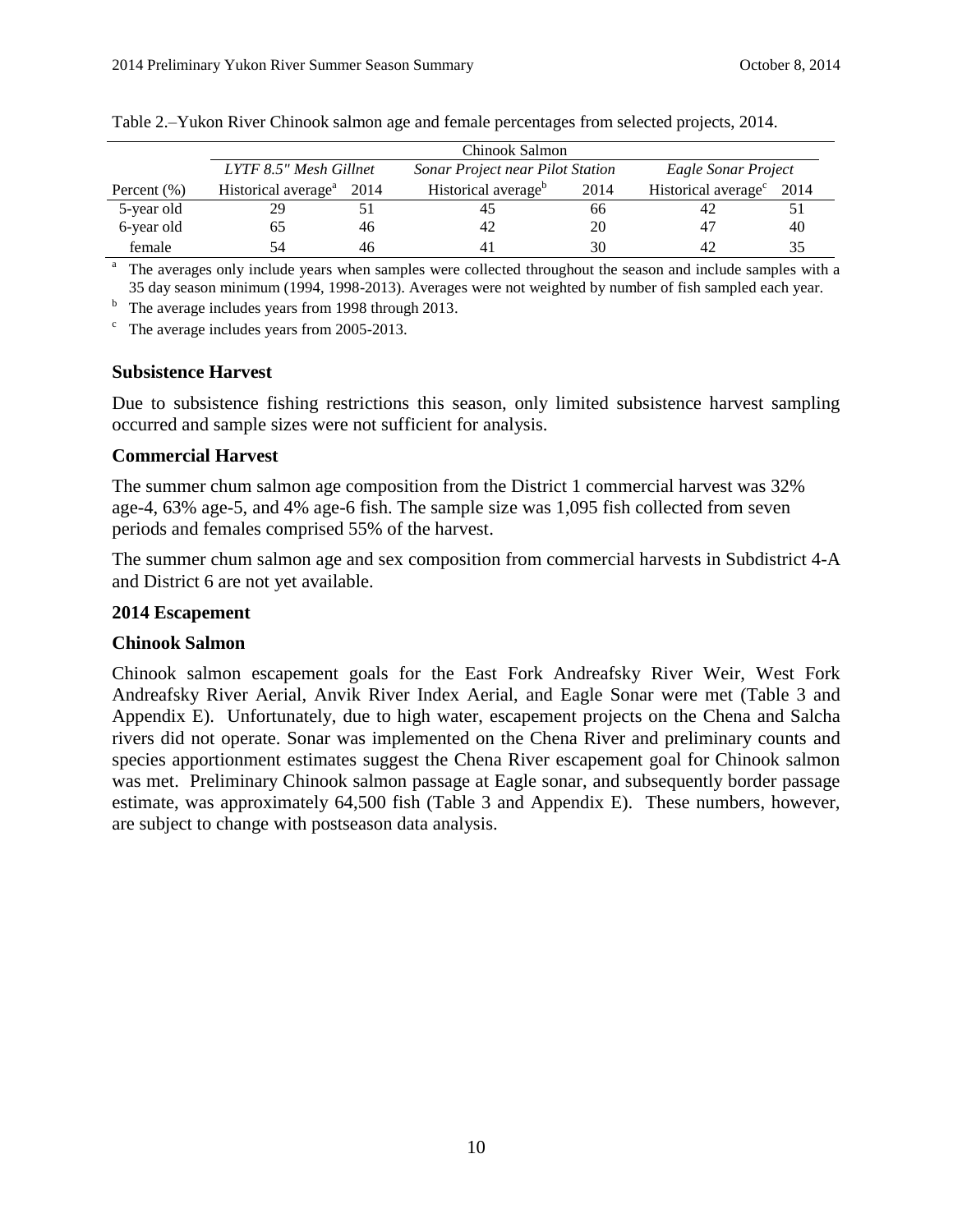| Stream                               | <b>Current Goal</b> | Type of Goal      | 2014 Escapement |
|--------------------------------------|---------------------|-------------------|-----------------|
| East Fork Andreafsky River Weir      | 2,100-4,900         | <b>SEG</b>        | 5,949           |
| West Fork Andreafsky River Aerial    | $640 - 1,600$       | <b>SEG</b>        | 1,695           |
| Anvik River Index Aerial             | $1,100-1,700$       | <b>SEG</b>        | 1,584           |
| Nulato River Aerial (Forks Combined) | $940 - 1,900$       | <b>SEG</b>        | $\overline{3}$  |
| Chena River Tower                    | 2,800-5,700         | <b>BEG</b>        | $4,358^{2,4}$   |
| Salcha River Tower                   | $3,300 - 6,500$     | <b>BEG</b>        | $\mathbf{r}^2$  |
| <b>Border Passage</b>                | 42,500-55,000       | IMEG <sup>5</sup> | $64,522^1$      |

Table 3.–Escapement goals and estimates for Chinook salmon at selected Yukon River tributaries. Escapement estimates are preliminary.

1 Since subsistence harvest is anticipated to be minimal or zero above Eagle Sonar to the border, border passage was estimated to be equal to Eagle Sonar passage.

 $2^{\circ}$  Project operations were hindered by high water conditions for much of the season.

Aerial survey was not flown due to run timing and/or water conditions.

<sup>4</sup> Estimate based on sonar counts.

<sup>5</sup> The US/Canada Yukon River Panel agreed to a 1-year Canadian Interim Management Escapement Goal (IMEG) of 42,500–55,000 Chinook salmon based on the Eagle sonar program. In order to meet this goal, the passage at Eagle sonar must include a minimum of 42,500 fish for escapement, provide for a subsistence harvest in the community of Eagle upstream of the sonar (approximately 1,000–2,000 fish), and incorporate Canadian harvest sharing as dictated in the US/Canada Yukon River Treaty (20–26% of the total allowable catch).

#### **Summer Chum Salmon**

Most tributaries producing summer chum salmon experienced below average escapement (Appendix B). The Anvik River Biological Escapement Goal (BEG) was achieved, but counts at the East Fork Andreafsky River Weir were below the escapement goal for that system (Table 4). The estimated passage of summer chum salmon at the Gisasa River weir was below average (Appendix B). Henshaw Creek weir and Chena and Salcha rivers counting towers did not operate in 2014 due to high water conditions. Sonar was implemented on the Chena River to estimate fish passage.

Table 4.–Escapement goals and estimates for summer chum salmon at selected Yukon River tributaries. Escapement estimates are preliminary.

| Stream                          | <b>Current Goal</b> | Type of Goal | 2014 Escapement     |
|---------------------------------|---------------------|--------------|---------------------|
| East Fork Andreafsky River Weir | >40,000             | <b>SEG</b>   | 37,793              |
| <b>Anvik River Sonar</b>        | 350,000-750,000     | <b>BEG</b>   | 399,223             |
| Gisasa River Weir               | N/A                 |              | 32,137 <sup>1</sup> |
| Henshaw Creek Weir              | N/A                 |              |                     |
| Chena River Tower               | N/A                 |              | $17,076^{1,2}$      |
| Salcha River Tower              | N/A                 |              |                     |

<sup>1</sup> Project operations were hindered by high water conditions.

 $2\degree$  Estimate based on sonar counts.

#### **Canadian Fisheries**

The preseason outlook was for a run of approximately 31,000 to 61,000 Canadian-origin Chinook salmon. The Department of Fisheries and Oceans (DFO) managers conducted Chinook salmon fisheries according to available abundance and international harvest sharing provisions.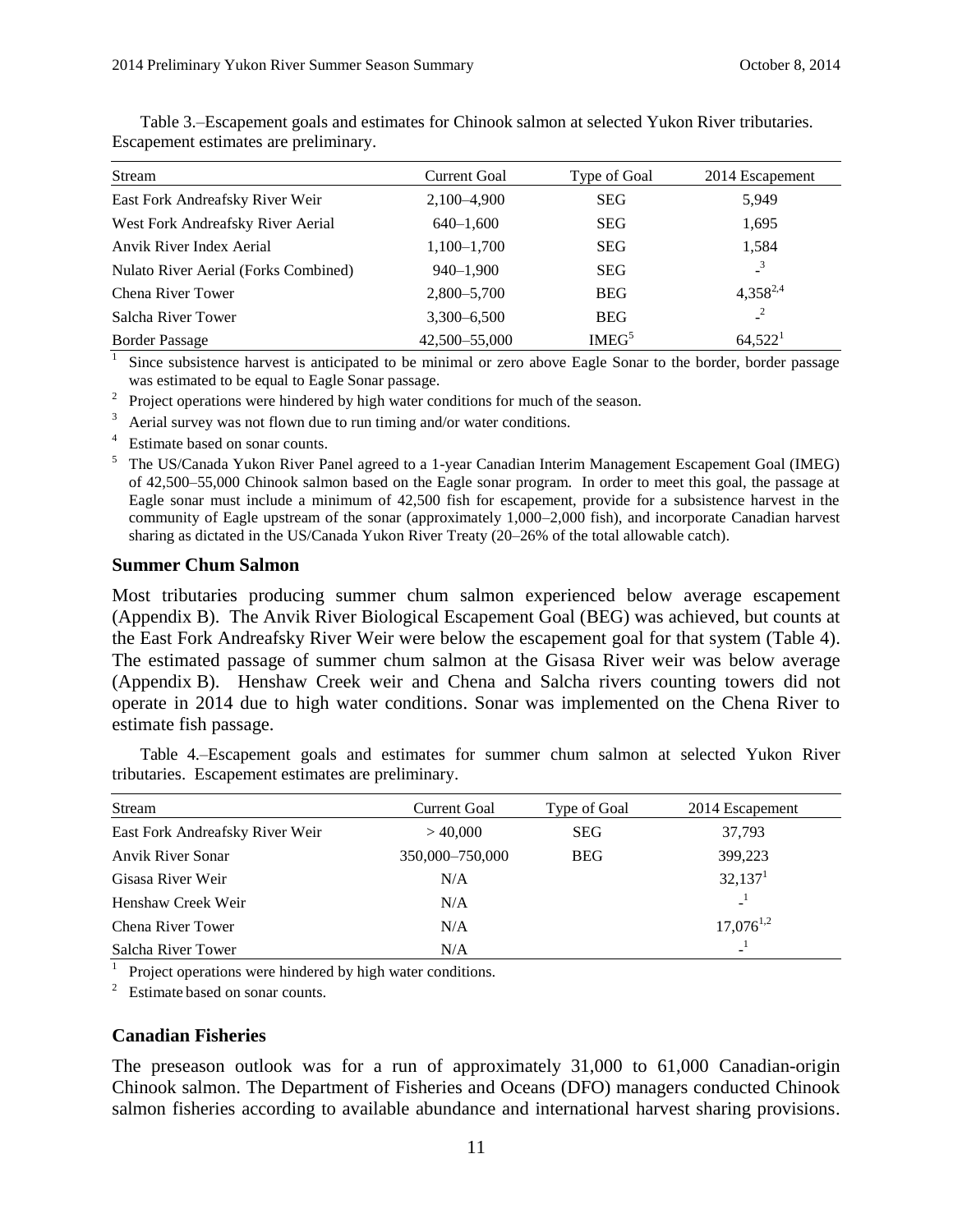Based on the projected border passage of 64,500 Chinook salmon, which was above the preseason projection and the IMEG range of 42,500–55,000, the Chinook salmon run was classified to be in the "green management zone". Although a green zone level on management was achieved, and would technically allow for an unrestricted First Nations fishery, the majority of First Nations chose to refrain from harvesting Chinook salmon in recognition of long-term conservation concerns. The domestic and commercial fishery remained closed throughout the 2014 Chinook salmon run. Recreational harvest limits were zero catch and retention and all angling was closed in the area of the Yukon River near the mouth of Tatchun River. While not all information is currently available, the preliminary First Nation harvest is estimated to be less than 100 Chinook salmon. Therefore, the 2014 harvest is expected to be considerably lower than the 2013 harvest (1,904 Chinook salmon), which was the lowest harvest on record. Several communities curtailed fishing effort altogether.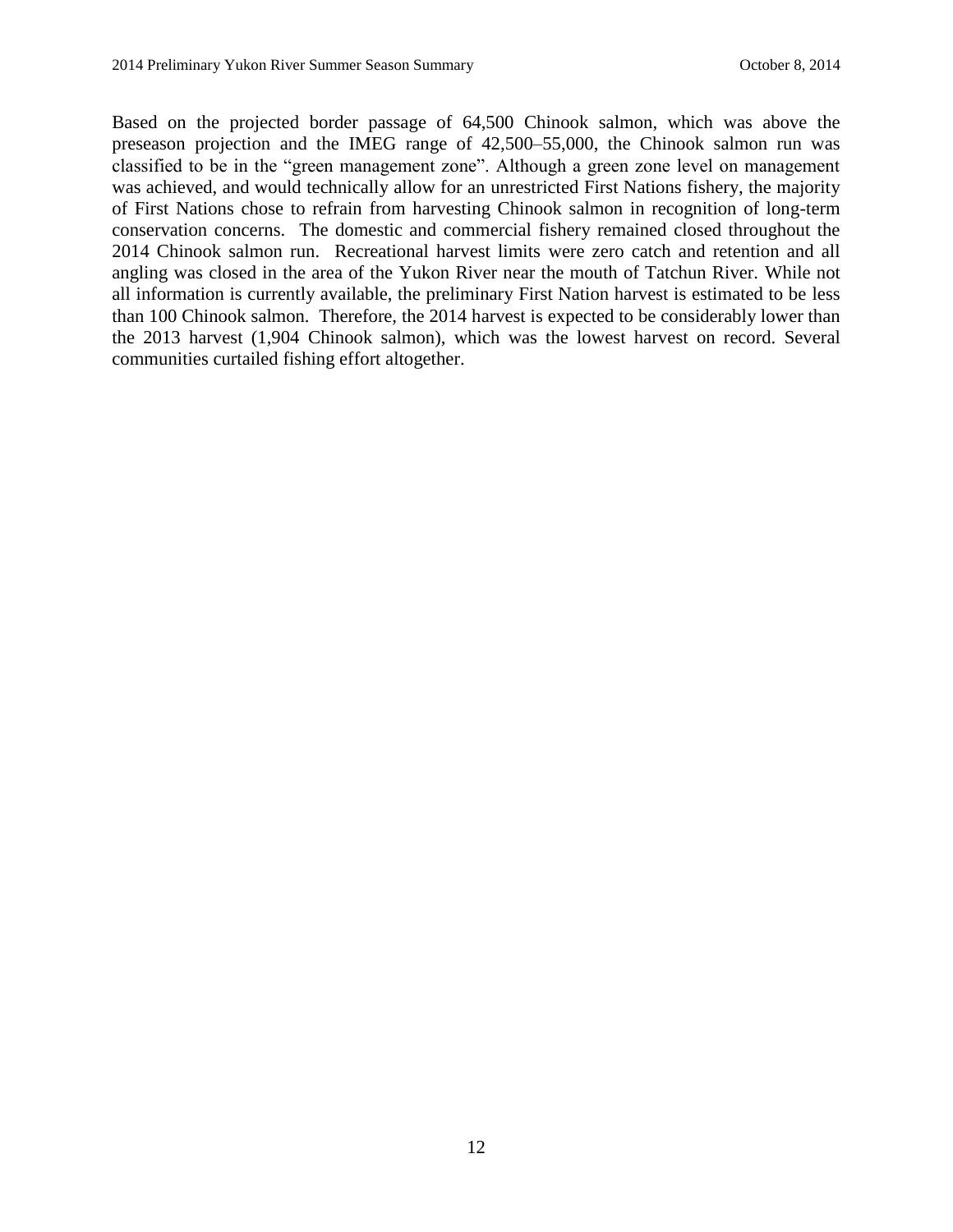

Figure 1.–Yukon Area communities and fishing districts.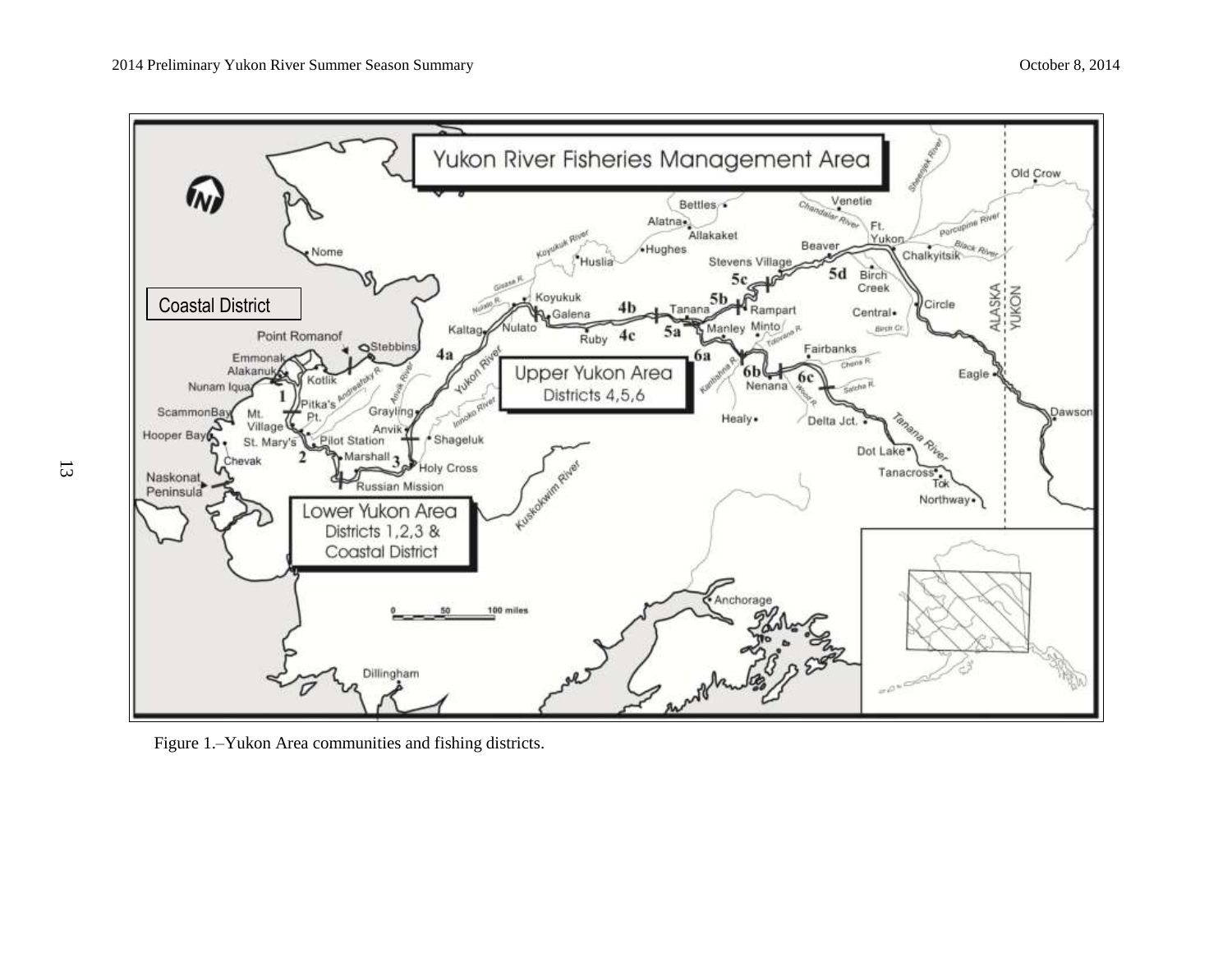

Figure 2.–Yukon River Chinook salmon historical estimated total run size and projected run size in 2014, illustrating the drastic decline beginning in 1998.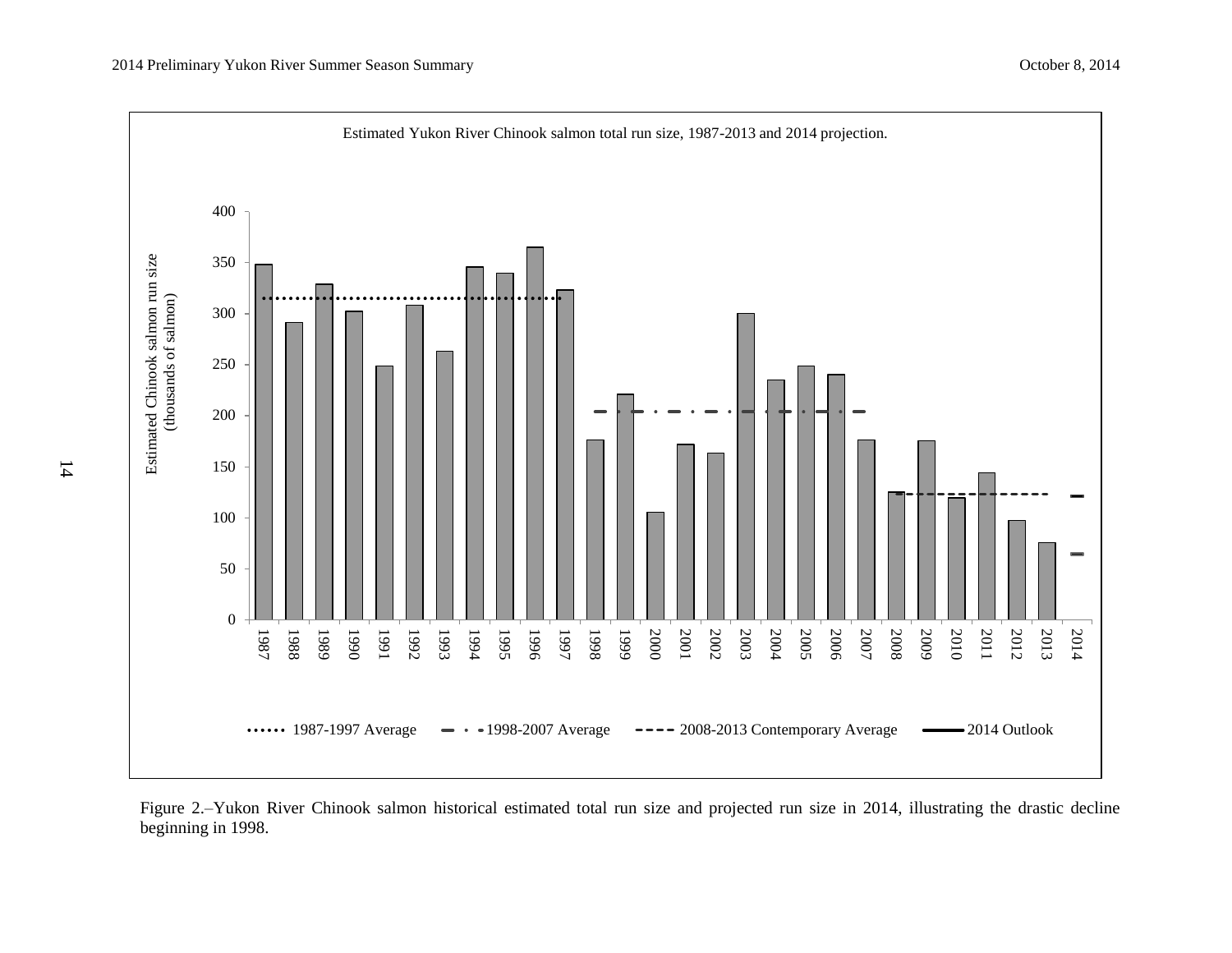Appendix A.–Preliminary summer season commercial harvest summary, Yukon Area, 2014.

|                      |              |          |            |          |            |        |                   |      | District 1  |                |               |         |                    |      |             |
|----------------------|--------------|----------|------------|----------|------------|--------|-------------------|------|-------------|----------------|---------------|---------|--------------------|------|-------------|
|                      |              |          |            |          |            |        |                   |      |             | Chinook Salmon |               |         | Summer Chum Salmon |      | Pink Salmon |
|                      |              | Starting | Start      | Ending   | End        | Hours  | Gear Type         | Mesh | Number of   | Number Caught  | Number Caught |         |                    | Avg. |             |
| Period               |              | Time     | Date       | Time     | Date       | Fished | Type <sup>a</sup> | Size | Fishermen   | and Released   | but Not Sold  | Number  | Pounds             | Wt.  | Number      |
|                      | $\rm{a}$     | 12:00 PM | $9-Jun$    | 12:00 AM | $9-Jun$    | 12     | DN/BS             |      | 85          | 111            |               | 4,214   | 28,843             | 6.8  |             |
| $\overline{2}$       | a            | 12:00 PM | $10-J$ un  | 12:00 AM | $10$ -Jun  | 12     | DN/BS             |      | 51          | 18             |               | 1,969   | 13,158             | 6.7  |             |
| 3                    | a            | 12:00 PM | $11-Jun$   | 12:00 AM | $11-J$ un  | 12     | DN/BS             |      | 74          | 167            |               | 4,150   | 28,400             | 6.8  |             |
| $\overline{4}$       | a            | 12:00 PM | $12-Jun$   | 12:00 AM | $12-Jun$   | 12     | DN/BS             |      | 45          | $27\,$         |               | 1,582   | 10,351             | 6.5  |             |
| 5                    | a            | 12:00 PM | $13-Jun$   | 12:00 AM | $13$ -Jun  | 12     | DN/BS             |      | 21          | 15             |               | 958     | 6,184              | 6.5  |             |
| 6                    | a            | 12:00 PM | $15$ -Jun  | 12:00 AM | $15$ -Jun  | 12     | DN/BS             |      | 93          | 210            |               | 7,777   | 49,416             | 6.4  |             |
| 7                    | a            | 12:00 PM | $16$ -Jun  | 12:00 AM | $16$ -Jun  | 12     | DN/BS             |      | 71          | 89             |               | 3,431   | 21,664             | 6.3  |             |
| 8                    |              | 12:00 PM | $17-Jun$   | 12:00 AM | $17 - Jun$ | 12     | DN/BS             |      | 92          | 220            |               | 8,912   | 58,038             | 6.5  | 67          |
| 9                    | a            | 12:00 PM | $18 - Jun$ | 12:00 AM | $18 - Jun$ | 12     | DN/BS             |      | 90          | 197            |               | 9,002   | 57,974             | 6.4  | 559         |
| 10                   | $\rm{a}$     | 12:00 PM | $19-J$ un  | 12:00 AM | $19-Jun$   | 12     | DN/BS             |      | 87          | 168            |               | 7,690   | 48,485             | 6.3  | 689         |
| 11                   | $\rm{a}$     | 12:00 PM | $20$ -Jun  | 12:00 AM | $20$ -Jun  | 12     | DN/BS             |      | 102         | 178            |               | 12,101  | 78,043             | 6.4  | 1,202       |
| 12                   | $\rm{a}$     | 12:00 PM | $22$ -Jun  | 12:00 AM | $22$ -Jun  | 12     | DN/BS             |      | 111         | 143            |               | 9,824   | 60,715             | 6.2  | 196         |
| 13                   | $\rm{a}$     | 12:00 PM | $23-Jun$   | 12:00 AM | $23-Jun$   | 12     | DN/BS             |      | 105         | 154            |               | 9,625   | 58,328             | 6.1  |             |
| 14                   | $\rm{a}$     | 12:00 PM | $24-Jun$   | 12:00 AM | $24$ -Jun  | 12     | DN/BS             |      | 85          | 52             |               | 6,101   | 36,583             | 6.0  |             |
| 15                   | $\rm{a}$     | 12:00 PM | $25 - Jun$ | 12:00 AM | $25 - Jun$ | 12     | DN/BS             |      | 3           | $\mathfrak{2}$ |               | 128     | 738                | 5.8  |             |
| 16                   | $\rm{a}$     | 12:00 PM | $26$ -Jun  | 12:00 AM | $26$ -Jun  | 12     | DN/BS             |      | 68          | 45             |               | 4,426   | 25,464             | 5.8  |             |
| 17                   | $\mathbf{a}$ | 12:00 PM | $27 - Jun$ | 12:00 AM | $27 - Jun$ | 12     | DN/BS             |      | 109         | 86             |               | 6,998   | 40,032             | 5.7  |             |
| 18                   | a            | 12:00 PM | $29$ -Jun  | 12:00 AM | $29-Jun$   | 12     | DN/BS             |      | 78          | 30             |               | 4,686   | 27,383             | 5.8  |             |
| 19                   | a            | 12:00 PM | $30-J$ un  | 12:00 AM | $30-J$ un  | 12     | DN/BS             |      | 31          | $\overline{4}$ |               | 1,083   | 6,267              | 5.8  |             |
| 20                   | $\mathbf{a}$ | 12:00 PM | 1-Jul      | 12:00 AM | $1-Jul$    | 12     | DN/BS             |      | 47          | 14             |               | 1,666   | 9,238              | 5.5  | 7,626       |
| 21                   | $\mathbf{a}$ | 12:00 PM | $2-Jul$    | 12:00 AM | $2-Jul$    | 12     | DN/BS             |      | 66          | 13             |               | 4,733   | 28,602             | 6.0  | 6,005       |
| 22                   |              | 8:00 PM  | $3-Jul$    | 12:00 AM | $3-Jul$    | 4      | R                 | 6.0  | 142         |                | 34            | 13,677  | 88,904             | 6.5  | 3,048       |
| 23                   |              | 3:00 PM  | $7-Jul$    | 12:00 AM | $7-Jul$    | 9      | R                 | 6.0  | 137         |                | 13            | 7,204   | 44,943             | 6.2  | 7,769       |
| 24                   |              | 3:00 PM  | $9-Jul$    | 12:00 AM | $9-Jul$    | 9      | $\mathbb R$       | 6.0  | 134         |                | 23            | 9,732   | 61,643             | 6.3  | 6,385       |
| 25                   |              | 3:00 PM  | $11-Jul$   | 12:00 AM | $11-Jul$   | 9      | $\mathbb{R}$      | 6.0  | 159         |                | 24            | 21,624  | 143,036            | 6.6  | 5,938       |
| 26                   |              | 12:00 PM | $13-Jul$   | 12:00 AM | $13-Jul$   | 12     | $\mathbb{R}$      | 6.0  | 128         |                | 21            | 13,831  | 93,485             | 6.8  | 6,225       |
| 27                   |              | 12:00 PM | $15$ -Jul  | 12:00 AM | $15-Jul$   | 12     | $\mathbb{R}$      | 6.0  | 150         |                | 11            | 21,116  | 155,049            | 7.3  | 3,580       |
|                      |              |          |            |          |            |        |                   |      | Fall Season |                | 13            |         |                    |      |             |
| District 1 Subtotal: |              |          |            |          |            | 307    |                   |      | 231         | 1,943          | 139           | 198,240 | 1,280,966          | 6.5  | 49,289      |

-continued-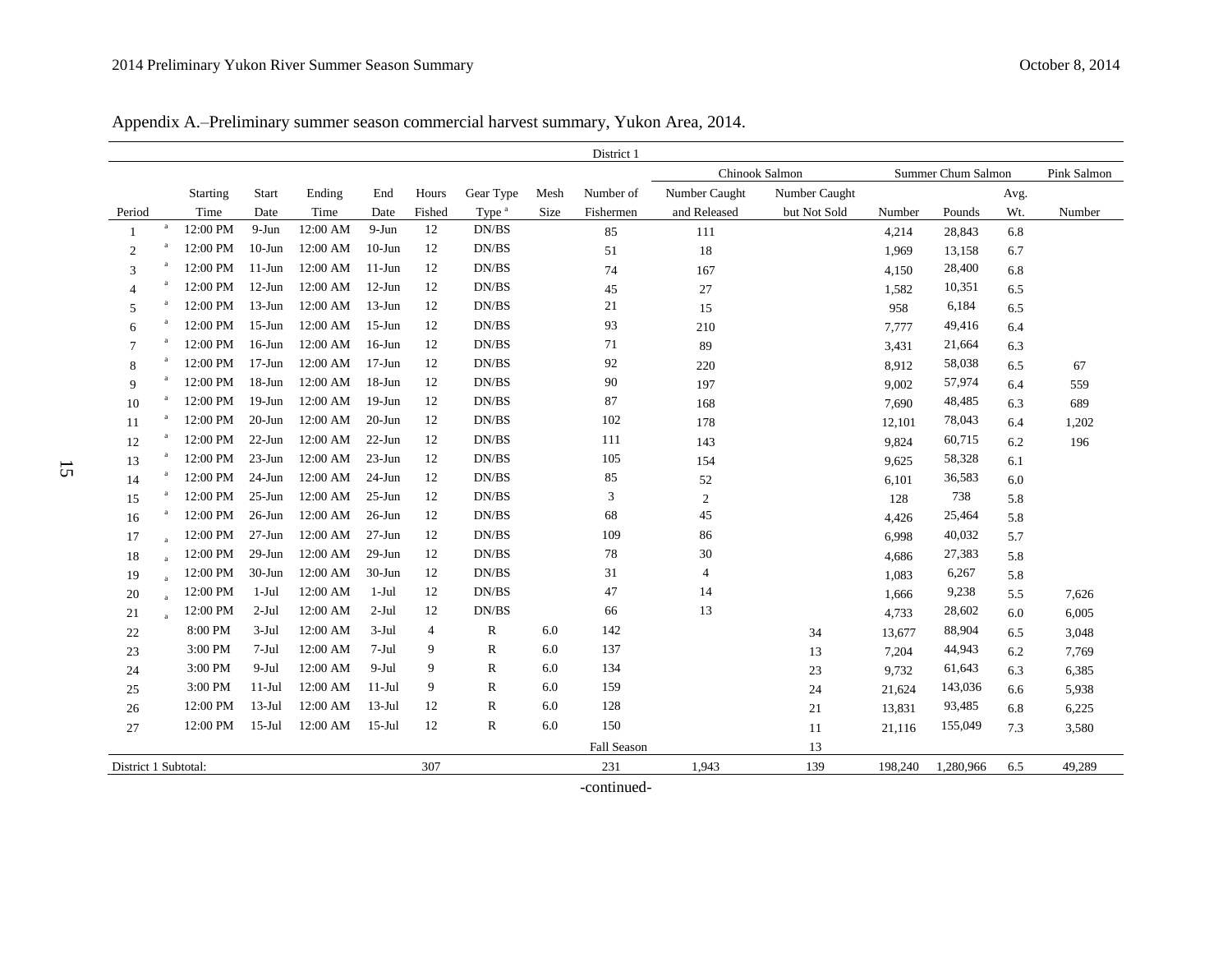Appendix A.–Page 2 of 4.

|                      |                                        |            |          |            |        |                   |         | District 2  |                |               |         |                    |      |             |
|----------------------|----------------------------------------|------------|----------|------------|--------|-------------------|---------|-------------|----------------|---------------|---------|--------------------|------|-------------|
|                      |                                        |            |          |            |        |                   |         |             | Chinook Salmon |               |         | Summer Chum Salmon |      | Pink Salmon |
|                      | Starting                               | Start      | Ending   | End        | Hours  | Gear Type         | Mesh    | Number      | Number Caught  | Number Caught |         |                    | Avg. |             |
| Period               | Time                                   | Date       | Time     | Date       | Fished | Type <sup>a</sup> | Size    | Fishermen   | and Released   | but Not Sold  | Number  | Pounds             | Wt.  | Number      |
| -1                   | 12:00 PM                               | $9-Jun$    | 10:00 PM | 9-Jun      | 10     | DN/BS             |         | 38          | $30\,$         |               | 2,634   | 18,487             | 7.0  |             |
| $\boldsymbol{2}$     | 12:00 PM                               | $10$ -Jun  | 10:00 PM | $10$ -Jun  | 10     | DN/BS             |         | 56          | 15             |               | 4,018   | 27,758             | 6.9  |             |
| 3                    | 12:00 PM                               | $11-Jun$   | 10:00 PM | $11-Jun$   | 10     | DN/BS             |         | 69          | 113            |               | 6,232   | 42,608             | 6.8  |             |
| $\overline{4}$       | 12:00 PM                               | $12-Jun$   | 10:00 PM | $12-Jun$   | $10\,$ | DN/BS             |         | 61          | 63             |               | 4,408   | 29,175             | 6.6  |             |
| 5                    | 12:00 PM                               | $13-Jun$   | 10:00 PM | $13$ -Jun  | 10     | DN/BS             |         | 48          | $27\,$         |               | 2,117   | 14,184             | 6.7  |             |
| 6                    | 12:00 PM                               | $15$ -Jun  | 10:00 PM | $15$ -Jun  | 10     | DN/BS             |         | 39          | 99             |               | 1,618   | 10,778             | 6.7  |             |
| 7                    | 12:00 PM                               | $16$ -Jun  | 10:00 PM | $16$ -Jun  | $10\,$ | DN/BS             |         | 63          | 164            |               | 4,291   | 28,972             | 6.8  |             |
| 8                    | 12:00 PM                               | $17 - Jun$ | 10:00 PM | $17 - Jun$ | 10     | DN/BS             |         | 79          | 273            |               | 5,902   | 38,649             | 6.5  | 6           |
| 9                    | 12:00 PM                               | $18 - Jun$ | 10:00 PM | $18 - Jun$ | 10     | DN/BS             |         | 94          | 450            |               | 10,026  | 66,145             | 6.6  | 47          |
| 10                   | 12:00 PM                               | $19-Jun$   | 10:00 PM | $19-Jun$   | 10     | DN/BS             |         | 101         | 419            |               | 13,333  | 88,886             | 6.7  | 102         |
| 11                   | 12:00 PM                               | $20$ -Jun  | 10:00 PM | $20 - Jun$ | $10\,$ | DN/BS             |         | 110         | 361            |               | 15,412  | 100,539            | 6.5  | 388         |
| 12                   | 12:00 PM                               | $22$ -Jun  | 10:00 PM | $22$ -Jun  | 10     | DN/BS             |         | 92          | 289            |               | 10,560  | 68,195             | 6.5  | 490         |
| 13                   | 12:00 PM                               | $23-Jun$   | 10:00 PM | $23$ -Jun  | 10     | DN/BS             |         | 91          | 245            |               | 10,839  | 69,183             | 6.4  | 103         |
| 14                   | 12:00 PM                               | $24-Jun$   | 10:00 PM | $24-Jun$   | 10     | DN/BS             |         | 87          | 217            |               | 8,727   | 54,649             | 6.3  |             |
| 15                   | 12:00 PM                               | $25 - Jun$ | 10:00 PM | $25 - Jun$ | 10     | DN/BS             |         | 69          | 142            |               | 6,936   | 42,484             | 6.1  |             |
| 16                   | 12:00 PM                               | $26$ -Jun  | 10:00 PM | $26$ -Jun  | 10     | DN/BS             |         | 63          | 107            |               | 5,231   | 31,332             | 6.0  |             |
| 17                   | 12:00 PM                               | $27 - Jun$ | 10:00 PM | $27 - Jun$ | 10     | DN/BS             |         | 75          | 90             |               | 4,953   | 28,797             | 5.8  |             |
| 18                   | 12:00 PM                               | $29-Jun$   | 10:00 PM | $29-Jun$   | $10\,$ | DN/BS             |         | 95          | 66             |               | 8,298   | 48,590             | 5.9  |             |
| 19                   | 12:00 PM                               | 30-Jun     | 10:00 PM | $30-J$ un  | 10     | DN/BS             |         | 109         | 95             |               | 12,029  | 71,064             | 5.9  |             |
| 20                   | 12:00 PM                               | $1-Jul$    | 10:00 PM | $1-Ju1$    | 10     | DN/BS             |         | 94          | 97             |               | 9,196   | 53,157             | 5.8  | 10          |
| 21                   | 12:00 PM                               | $2-Jul$    | 10:00 PM | $2-Jul$    | 10     | DN/BS             |         | 64          | $77\,$         |               | 6,253   | 35,559             | 5.7  | $24\,$      |
| 22                   | 12:00 PM                               | $3-Jul$    | 10:00 PM | $3-Jul$    | $10\,$ | DN/BS             |         | 53          | 46             |               | 4,198   | 24,966             | 5.9  | 18          |
| 23                   | 12:00 PM                               | $4-Jul$    | 10:00 PM | $4-Jul$    | 10     | DN/BS             |         | 59          | 23             |               | 4,582   | 27,476             | 6.0  | 180         |
| 24                   | 4:00 PM                                | 6-Jul      | 10:00 PM | $6-Jul$    | 6      | R                 | 6.0     | 130         |                | 110           | 16,358  | 105,133            | 6.4  | 462         |
| 25                   | 4:00 PM                                | 8-Jul      | 10:00 PM | $8-Ju1$    | 6      | $\mathbb{R}$      | $6.0\,$ | 129         |                | 83            | 9,679   | 60,737             | 6.3  | 912         |
| 26                   | 4:00 PM                                | $10-Ju1$   | 10:00 PM | $10-Jul$   | 6      | $\mathbb{R}$      | 6.0     | 105         |                | 37            | 5,493   | 34,839             | 6.3  | 655         |
| 27                   | 2:00 PM                                | $12-Jul$   | 11:00 PM | $12-Jul$   | 9      | $\mathbb R$       | 6.0     | 79          |                | 42            | 6,814   | 44,247             | 6.5  | 860         |
| 28                   | 2:00 PM                                | $14-Jul$   | 11:00 PM | $14-Jul$   | 9      | $\mathbb{R}$      | 6.0     | 112         |                | 34            | 13,396  | 90,765             | 6.8  | 514         |
| 29                   | 2:00 PM                                | $16$ -Jul  | 11:00 PM | $16$ -Jul  | 9      | $\mathbb{R}$      | 6.0     | 123         |                | $\,8\,$       | 15,574  | 109,800            | 7.1  | 609         |
|                      |                                        |            |          |            |        |                   |         | Fall Season |                | 17            |         |                    |      |             |
| District 2 Subtotal: |                                        |            |          |            | 275    |                   |         | 183         | 3,508          | 331           | 229,107 | 1,467,154          | 6.4  | 5,380       |
|                      | Lower Yukon Area, Summer Season,       |            |          |            |        |                   |         |             |                |               |         |                    |      |             |
|                      | Districts 1, 2, and 3 Subtotal $b,c$ : |            |          |            | 582    |                   |         | 405         | 5,451          | 470           | 427,347 | 2,748,120          | 6.4  | 54,653      |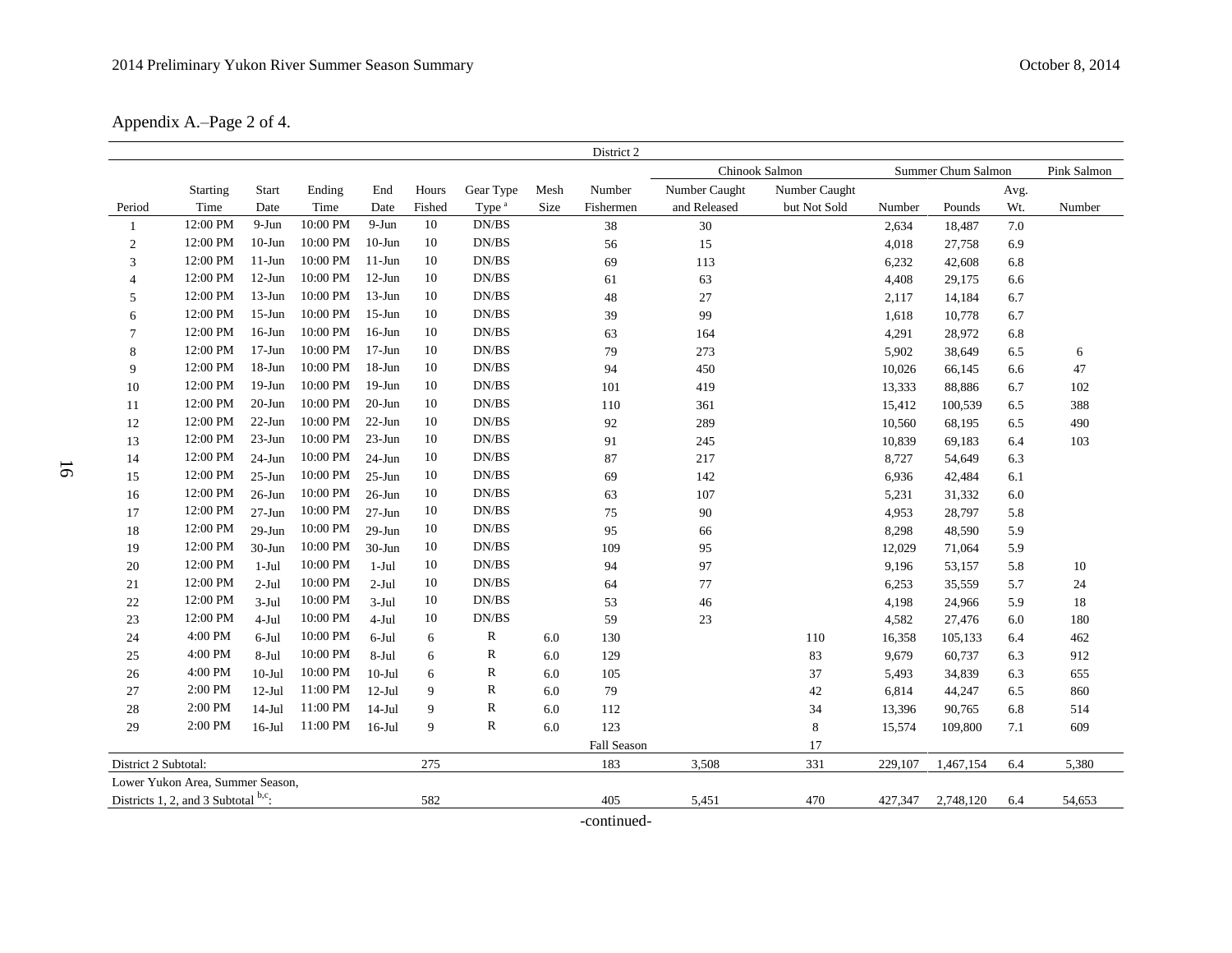Appendix A.–Page 3 of 4.

|                      |             |                 |            |          |            |        |           |      | District 4     |                         |                |                          |                          |                          |             |
|----------------------|-------------|-----------------|------------|----------|------------|--------|-----------|------|----------------|-------------------------|----------------|--------------------------|--------------------------|--------------------------|-------------|
|                      |             |                 |            |          |            | Hours  |           |      |                |                         | Chinook Salmon |                          | Summer Chum Salmon       |                          | Pink Salmon |
|                      |             | <b>Starting</b> | Start      | Ending   | End        | Fished | Gear      | Mesh | Number         | Number Caught           | Number Caught  |                          |                          | Avg.                     |             |
| Period               |             | Time            | Date       | Time     | Date       | $4-A$  | Type      | Size | Fishermen      | and Released            | but Not Sold   | Number                   | Pounds                   | Wt.                      | Number      |
| $\mathbf{1}$         | d           | 12:01 AM        | $23-Jun$   | 12:00 AM | $23 - Jun$ | 24     | <b>FW</b> |      |                |                         |                |                          | $\overline{\phantom{a}}$ | $\overline{\phantom{a}}$ |             |
| $\boldsymbol{2}$     | d           | 12:01 AM        | $24-Jun$   | 12:00 AM | $24$ -Jun  | 24     | <b>FW</b> |      | $\mathbf{1}$   | $\boldsymbol{0}$        |                | 277                      | 1,884                    | 6.8                      |             |
| 3                    | d           | 12:01 AM        | $25 - Jun$ | 12:00 AM | $25 - Jun$ | 24     | <b>FW</b> |      |                |                         |                | $\overline{\phantom{a}}$ | $\overline{\phantom{a}}$ |                          |             |
| $\overline{4}$       | d           | 12:01 AM        | $26$ -Jun  | 12:00 AM | $26$ -Jun  | 24     | <b>FW</b> |      |                |                         |                |                          |                          |                          |             |
| 5                    | $\mathbf d$ | 12:01 AM        | $27 - Jun$ | 12:00 AM | $27 - Jun$ | 24     | <b>FW</b> |      | $\overline{4}$ | 13                      |                | 2,525                    | 14,494                   | 5.7                      |             |
| 6                    | d           | 12:01 AM        | 28-Jun     | 12:00 AM | 28-Jun     | 24     | <b>FW</b> |      | 6              | 16                      |                | 5,406                    | 32,977                   | 6.1                      |             |
| 7                    | d           | 12:01 AM        | $29-Jun$   | 12:00 AM | $29-Jun$   | 24     | <b>FW</b> |      | $\overline{7}$ | 22                      |                | 10,634                   | 57,424                   | 5.4                      |             |
| 8                    | d           | 12:01 AM        | $30 - Jun$ | 12:00 AM | $30-J$ un  | 24     | <b>FW</b> |      | 6              | $\,$ 8 $\,$             |                | 3,860                    | 22,774                   | 5.9                      |             |
| 9                    | d           | 12:01 AM        | $1-Jul$    | 12:00 AM | $1-Jul$    | 24     | <b>FW</b> |      | $\overline{7}$ | 8                       |                | 4,034                    | 22,590                   | 5.6                      |             |
| 10                   | d           | 12:01 AM        | $2-Jul$    | 12:00 AM | $2-Jul$    | 24     | <b>FW</b> |      | 6              | 17                      |                | 4,132                    | 24,379                   | 5.9                      |             |
| 11                   | $\mathbf d$ | 12:01 AM        | $3-Jul$    | 12:00 AM | $3-Jul$    | 24     | <b>FW</b> |      | 8              | $20\,$                  |                | 4,211                    | 22,739                   | 5.4                      |             |
| $12\,$               | d           | 12:01 AM        | 4-Jul      | 12:00 AM | 4-Jul      | 24     | <b>FW</b> |      | 9              | $30\,$                  |                | 4,667                    | 22,868                   | 4.9                      |             |
| 13                   | $\mathbf d$ | 12:01 AM        | 5-Jul      | 12:00 AM | 5-Jul      | 24     | <b>FW</b> |      | 9              | $27\,$                  |                | 4,511                    | 23,006                   | 5.1                      |             |
| 14                   | d           | 12:01 AM        | $6$ -Jul   | 12:00 AM | $6$ -Jul   | 24     | <b>FW</b> |      | 9              | $28\,$                  |                | 3,478                    | 18,086                   | 5.2                      |             |
| 15                   | d           | 12:01 AM        | $7-Jul$    | 12:00 AM | $7-Jul$    | 24     | <b>FW</b> |      | $\overline{7}$ | $20\,$                  |                | 2,994                    | 14,970                   | 5.0                      |             |
| $16\,$               | d           | 12:01 AM        | 8-Jul      | 12:00 AM | 8-Jul      | 24     | <b>FW</b> |      | 8              | $\mathbf{1}$            |                | 2,585                    | 14,476                   | 5.6                      |             |
| 17                   | d           | 12:01 AM        | $9-Jul$    | 12:00 AM | $9-Jul$    | 24     | <b>FW</b> |      | 8              | 17                      |                | 4,523                    | 20,354                   | 4.5                      |             |
| 18                   | d           | 12:01 AM        | $10 -$ Jul | 12:00 AM | $10 -$ Jul | 24     | <b>FW</b> |      | 10             | $20\,$                  |                | 4,479                    | 22,395                   | 5.0                      |             |
| 19                   | $\mathbf d$ | 12:01 AM        | $11-Jul$   | 12:00 AM | $11-Jul$   | 24     | <b>FW</b> |      | 9              | $18\,$                  |                | 5,036                    | 26,187                   | 5.2                      |             |
| 20                   | $\mathbf d$ | 12:01 AM        | $12-Jul$   | 12:00 AM | $12-Jul$   | 24     | <b>FW</b> |      | 10             | $27\,$                  |                | 4,112                    | 19,326                   | 4.7                      |             |
| 21                   | d           | 12:01 AM        | $13-Jul$   | 12:00 AM | $13-Jul$   | 24     | <b>FW</b> |      | 9              | $18\,$                  |                | 4,123                    | 20,203                   | 4.9                      |             |
| $22\,$               | d           | 12:01 AM        | $14-Jul$   | 12:00 AM | $14-Jul$   | 24     | <b>FW</b> |      | 6              | 9                       |                | 2,379                    | 11,657                   | 4.9                      |             |
| 23                   | d           | 12:01 AM        | $15-Jul$   | 12:00 AM | $15$ -Jul  | 24     | <b>FW</b> |      | 5              | $10\,$                  |                | 2,997                    | 15,584                   | 5.2                      |             |
| 24                   | $\mathbf d$ | 12:01 AM        | $16$ -Jul  | 12:00 AM | $16$ -Jul  | 24     | <b>FW</b> |      | $\tau$         | 5                       |                | 2,762                    | 12,705                   | 4.6                      |             |
| $25\,$               | $\mathbf d$ | 12:01 AM        | $17-Jul$   | 12:00 AM | $17 -$ Jul | 24     | <b>FW</b> |      | $\tau$         | $\overline{\mathbf{4}}$ |                | 2,297                    | 10,566                   | 4.6                      |             |
| 26                   | $\mathbf d$ | 12:01 AM        | $18-Ju1$   | 12:00 AM | $18 - Jul$ | 24     | <b>FW</b> |      | 6              | $\boldsymbol{0}$        |                | 1,560                    | 7,488                    | 4.8                      |             |
| 27                   | d           | 12:01 AM        | $19-Jul$   | 12:00 AM | $19-Jul$   | 24     | <b>FW</b> |      | $\overline{7}$ | $\boldsymbol{0}$        |                | 1,464                    | 6,881                    | 4.7                      |             |
| $28\,$               | d           | 12:01 AM        | $20 -$ Jul | 12:00 AM | $20 -$ Jul | 24     | <b>FW</b> |      | 6              | $\mathbf{2}$            |                | 982                      | 4,517                    | 4.6                      |             |
| 29                   |             | 12:01 AM        | $21-Jul$   | 12:00 AM | $21-Jul$   | 24     | FW/GN     | 6.0  | 6              |                         |                | 1,311                    | 5,768                    | 4.4                      |             |
| 30                   |             | 12:01 AM        | $22-Jul$   | 12:00 AM | $22$ -Jul  | 24     | FW/GN     | 6.0  | 5              |                         |                | 1,011                    | 4,550                    | 4.5                      |             |
| 31                   |             | 12:01 AM        | $23-Jul$   | 12:00 AM | $23-Jul$   | 24     | FW/GN     | 6.0  | 5              |                         |                | 745                      | 3,427                    | 4.6                      |             |
| $32\,$               |             | 12:01 AM        | $24-Jul$   | 12:00 AM | 24-Jul     | 24     | FW/GN     | 6.0  | $\overline{4}$ |                         |                | 664                      | 2,855                    | 4.3                      |             |
| 33                   |             | 12:01 AM        | $25-Jul$   | 12:00 AM | $25$ -Jul  | 24     | FW/GN     | 6.0  | 5              |                         |                | 1,065                    | 5,112                    | 4.8                      |             |
| 34                   |             | 12:01 AM        | $26$ -Jul  | 12:00 AM | $26$ -Jul  | 24     | FW/GN     | 6.0  | 6              |                         |                | 1,561                    | 7,337                    | 4.7                      |             |
| 35                   |             | 12:01 AM        | $27-Jul$   | 12:00 AM | $27 -$ Jul | 24     | FW/GN     | 6.0  |                |                         |                |                          | $\overline{\phantom{a}}$ |                          |             |
| District 4 Subtotal: |             |                 |            |          |            | 840    |           |      | 10             | 341                     |                | 96,385                   | 499,579                  | 5.2                      |             |

17

-continued-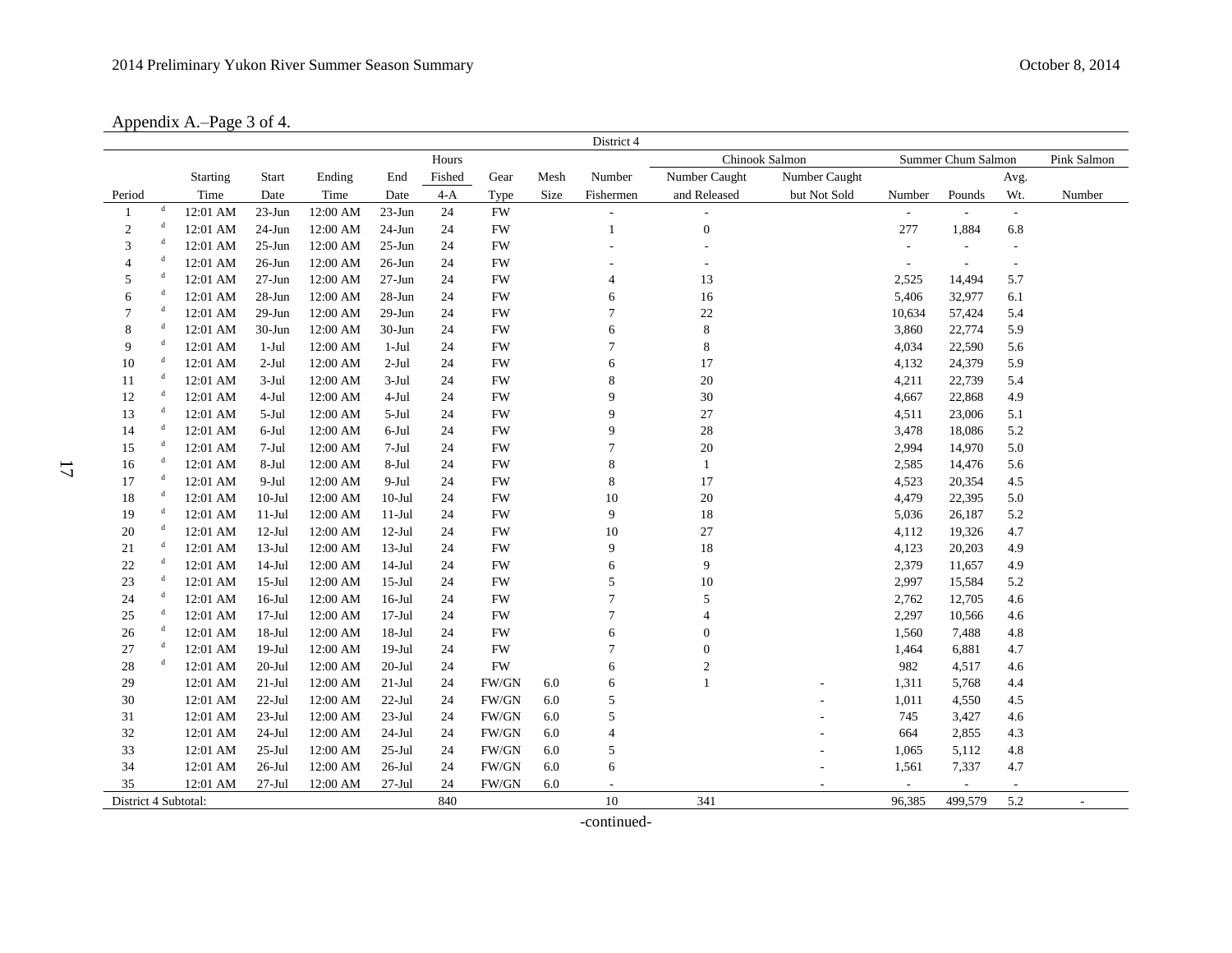| Appendix A.–Page 4 of 4. |  |
|--------------------------|--|
|--------------------------|--|

|                      | Subdistricts 6-A, 6-B, and 6-C   |              |          |           |        |           |      |                          |                |                |                          |                          |      |                  |
|----------------------|----------------------------------|--------------|----------|-----------|--------|-----------|------|--------------------------|----------------|----------------|--------------------------|--------------------------|------|------------------|
|                      |                                  |              |          |           | Hours  | Gear      | Mesh | Number                   |                | Chinook Salmon |                          | Summer Chum Salmon       |      | Pink Salmon      |
|                      | <b>Starting</b>                  | <b>Start</b> | Ending   | End       | Fished | Type      | Size | Fishermen                | Number Caught  | Number Caught  |                          |                          | Avg. |                  |
| Period               | Time                             | Date         | Time     | Date      | $6-AB$ |           |      |                          | and Released   | but Not Sold   | Number                   | Pounds                   | Wt.  | Number           |
| -d                   | 6:00 PM                          | $11-Jul$     | 12:00 PM | $13-Jul$  | 42     | <b>FW</b> |      |                          | 83             |                | 666                      | 4,222                    | 6.3  |                  |
| 2                    | 6:00 PM                          | $14$ -Jul    | 12:00 PM | $16$ -Jul | 42     | <b>FW</b> |      |                          | 57             |                | 935                      | 4,963                    | 5.3  |                  |
| 3                    | 6:00 PM                          | $18 -$ Jul   | 12:00 PM | $20$ -Jul | 42     | <b>FW</b> |      |                          | 29             |                | 1,021                    | 6,708                    | 6.6  |                  |
|                      | 6:00 PM                          | $21-Ju1$     | 12:00 PM | $23-Jul$  | 42     | <b>FW</b> |      |                          | 11             |                | 506                      | 3,305                    | 6.5  |                  |
| 5                    | 6:00 PM                          | $25$ -Jul    | 12:00 PM | $27-Jul$  | 42     | <b>FW</b> |      |                          | $\overline{7}$ |                | 1,188                    | 7,605                    | 6.4  |                  |
| 6                    | 6:00 PM                          | $28 - Jul$   | 12:00 PM | $30-Jul$  | 42     | FW/GN     | 6.0  |                          | 3              | 6              | 1,589                    | 9,596                    | 6.0  |                  |
|                      | 6:00 PM                          | $1-Aug$      | 12:00 PM | $3-Aug$   | 42     | FW/GN     | 6.0  |                          |                | 5              | 1,007                    | 6,129                    | 6.1  |                  |
| 8                    | 6:00 PM                          | 4-Aug        | 12:00 PM | 6-Aug     | 42     | FW/GN     | 6.0  | $\overline{\phantom{a}}$ |                | ٠              | $\overline{\phantom{a}}$ | $\overline{\phantom{a}}$ | ۰.   |                  |
| District 6 Subtotal: |                                  |              |          |           | 336    |           |      |                          | 190            | 11             | 6,912                    | 42,528                   | 6.2  | $\boldsymbol{0}$ |
|                      | Upper Yukon Area, Summer Season, |              |          |           |        |           |      |                          |                |                |                          |                          |      |                  |
|                      | Districts 4, 5, and 6 Subtotal:  |              |          |           | 1,176  |           |      | 11                       | 531            | 11             | 103,297                  | 542,107                  | 5.2  | $\overline{0}$   |
|                      | Yukon Area, Summer Season,       |              |          |           |        |           |      |                          |                |                |                          |                          |      |                  |
|                      | Districts 1 Through 6 Total b,c; |              |          |           | 1,758  |           |      | 416                      | 5,971          | 481            | 530,563                  | 3,290,227                | 6.2  | 54,653           |

*Note*: Chinook salmon caught in gillnets were not allowed to be sold throughout the summer and fall season. Chinook salmon caught in dip nets, beach seines, and fish wheels were to be immediately released alive.  $DN = dip$  net;  $BS = beach$  seine;  $GN = g$ illnet;  $FW = fish$  wheel. No commercial fishing occurred in Districts 3 and 5.

<sup>a</sup> Under new commercial fishing regulations adopted by the Alaska Board of Fisheries in 2013, the department may allow the use of dip nets and beach seines.

<sup>b</sup> The number of fishermen is the unique number of permits fished. Some fishermen may fish multiple areas, therefore the subtotals will not necessarily add up by district.

 $\mathbf c$ Includes Chinook salmon caught but not sold in the fall season.

d Fish wheels were to be manned at all times. Chinook salmon caught in fish wheels were to be released immediately back to the water alive.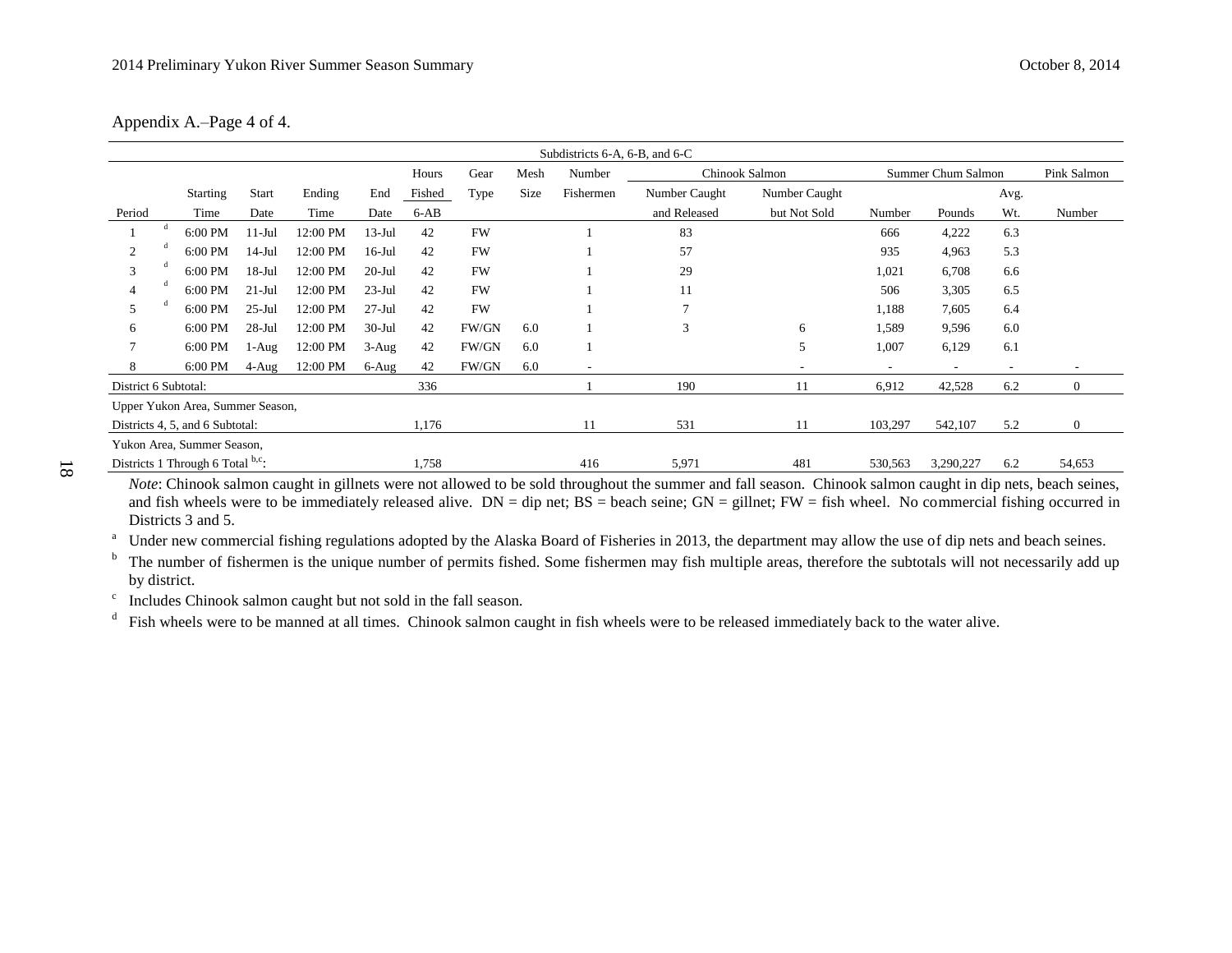| Appendix B.-Summer Chum salmon commercial harvest and escapement comparisons, Yukon River, 2004–2014. |  |
|-------------------------------------------------------------------------------------------------------|--|
|-------------------------------------------------------------------------------------------------------|--|

| Summer Chum Salmon Commercial Harvest <sup>a</sup> |                      |        |                |                |              |         |         |         |         |         |         |         |                                              |
|----------------------------------------------------|----------------------|--------|----------------|----------------|--------------|---------|---------|---------|---------|---------|---------|---------|----------------------------------------------|
|                                                    | Guideline            |        |                |                |              |         |         |         |         |         |         |         | 2014 Percent<br>Change From<br>Recent 5-Year |
| District/Subdistrict                               | <b>Harvest Range</b> | 2004   | 2005           | 2006           | 2007         | 2008    | 2009    | 2010    | 2011    | 2012    | 2013    | 2014    | Average<br>(In Parentheses)                  |
|                                                    |                      | 13,993 | 23,965         | 21,816         | 106,790      | 67,459  | 71,355  | 102,267 | 163,439 | 150,800 | 207,871 | 198,240 | 42% (139,146)                                |
| $\mathfrak{D}$                                     |                      | 5,782  | 8,313          | 25,543         | 69,432       | 58,139  | 86,571  | 80,948  | 103,071 | 57,049  | 171,272 | 229,107 | 130% (99,782)                                |
| Subtotal 1 & 2                                     | 251,000-755,000      | 19,775 | 32,278         | 47,359         | 176,222      | 125,598 | 157,926 | 183,215 | 266,510 | 207,849 | 379,143 | 427,347 | 79% (238,929)                                |
| 3                                                  | 6,000-19,000         |        |                | 116            |              |         |         |         |         |         |         |         |                                              |
| 4A                                                 | 113,000-338,000      |        |                |                | 7,304        | 23,746  | 4,589   | 44,207  |         | 108,222 | 100,507 | 96,385  | 50% (64,381)                                 |
| 4BC                                                | 16,000-47,000        |        |                |                |              |         |         |         |         |         |         |         |                                              |
| Subtotal 4                                         |                      |        |                |                | 7,304        | 23,746  | 4,589   | 44,207  |         | 108,222 | 100,507 | 96,385  | 50% (64,381)                                 |
| 5ABC                                               |                      | 25     | $\overline{0}$ | $\overline{0}$ | $\mathbf{0}$ |         |         |         |         |         |         |         |                                              |
| 5D                                                 |                      |        |                |                |              |         |         |         |         |         |         |         |                                              |
| Subtotal 5                                         | 1,000-3,000          | 25     | $\mathbf{0}$   | $\mathbf{0}$   | $\mathbf{0}$ |         |         |         |         |         |         |         |                                              |
| 6                                                  | 13,000-38,000        | 6,610  | 8,986          | 44,621         | 14,674       | 1,846   | 7,777   | 5,466   | 8,651   | 3,504   | 5,937   | 6,912   | 10% (6,267)                                  |
| Total                                              | 400,000-1,200,000    | 26,410 | 41,264         | 92,096         | 198,201      | 151,190 | 170,292 | 232,888 | 275,161 | 319,575 | 485,587 | 530,644 | 79% (296,701)                                |
|                                                    |                      |        |                |                |              |         |         |         |         |         |         |         |                                              |
|                                                    |                      |        |                |                |              |         |         |         |         |         |         |         | 2014 Percent                                 |

|                                 |                            |           |                               |           |                    |                      |                                      |           |                               |         |           |                | 2014 Percent            |
|---------------------------------|----------------------------|-----------|-------------------------------|-----------|--------------------|----------------------|--------------------------------------|-----------|-------------------------------|---------|-----------|----------------|-------------------------|
|                                 | Escapement                 |           |                               |           |                    |                      |                                      |           |                               |         |           |                | Change From             |
|                                 |                            |           |                               |           |                    |                      |                                      |           |                               |         |           |                | Recent 5-Year           |
|                                 |                            |           |                               |           |                    |                      |                                      |           |                               |         |           |                | Average                 |
| Project                         | Goal                       | 2004      | 2005                          | 2006      | 2007               | 2008                 | 2009                                 | 2010      | 2011                          | 2012    | 2013      | 2014           | (In Parentheses)        |
| East Fork Andreafsky River Weir | $>40,000$ SEG <sup>b</sup> | 64.883    | 20,127                        | 102,260   | 69,642             | 57,259               | 8.770                                | 72,839    | 100,473                       | 56,680  | 61,234    | 37,793         | $-37\%$ (59.999)        |
| <b>Pilot Station Sonar</b>      |                            |           | 1.357.826 2.439.616 3.767.044 |           | 1.726.885          |                      | $1,665,667$ <sup>d</sup> $1,285,437$ | 1,327,581 | 1,977,808 2,130,899 2,747,248 |         |           | 1.922.086      | 1% (1,893,795)          |
|                                 | 350,000-700,000            |           |                               |           |                    |                      |                                      |           |                               |         |           |                |                         |
| <b>Anvik River Sonar</b>        | BEG <sup>e</sup>           | 365,353   | 525.391                       | 605.485   | 460.121            | 374.928              | 193,099                              | 396,173   | 642.527                       | 483,972 | 577,877   | 399.223        | $C - 13\% (458,730)$    |
| Henshaw Creek Weir              |                            | 86,474    | 237,481                       |           | 44,425             | 97,281               | 156,201                              | 105,398   | 248,247                       | 292,082 | 285,008   |                | (217, 387)              |
| Gisasa River Weir               |                            | 37,851    | 172,259                       | 261,305   | 46,257             | 36,938               | 25,904                               | 47,669    | 95,796                        | 83,423  | 80,055    | 32,137         | $\degree$ -52% (66,569) |
| <b>Clear Creek Tower</b>        |                            | 15,661    | 26.420                        | 29.166    | 6.029 <sup>h</sup> | g                    |                                      |           |                               | g       |           |                |                         |
| Chena River Tower               |                            | 15,162    | 2,928                         | 35,109    | 4.999              | .300                 | 16,516                               | 7.560     |                               | 6.882   | 21,372    | $17.076$ c,j,k | 31% (13,083)            |
| Salcha River Tower              |                            | 47,861    | 193,085                       | 111,869   | 13,069             | $2,212$ <sup>1</sup> | 31,035                               | 22,185    | 31,002                        | 46,252  | 60,980    |                | (38,291)                |
| <b>ESCAPEMENT INDEX</b>         |                            | 617.584 1 | 1.151.271                     | 1.116.028 | 638,513            | 569,918              | 431,525                              | 651,824   | 1,118,045                     | 969,291 | 1,086,526 | 486,229        | $-43\%$ (851,422)       |
|                                 |                            |           |                               |           |                    |                      |                                      |           |                               |         |           |                |                         |

-continued-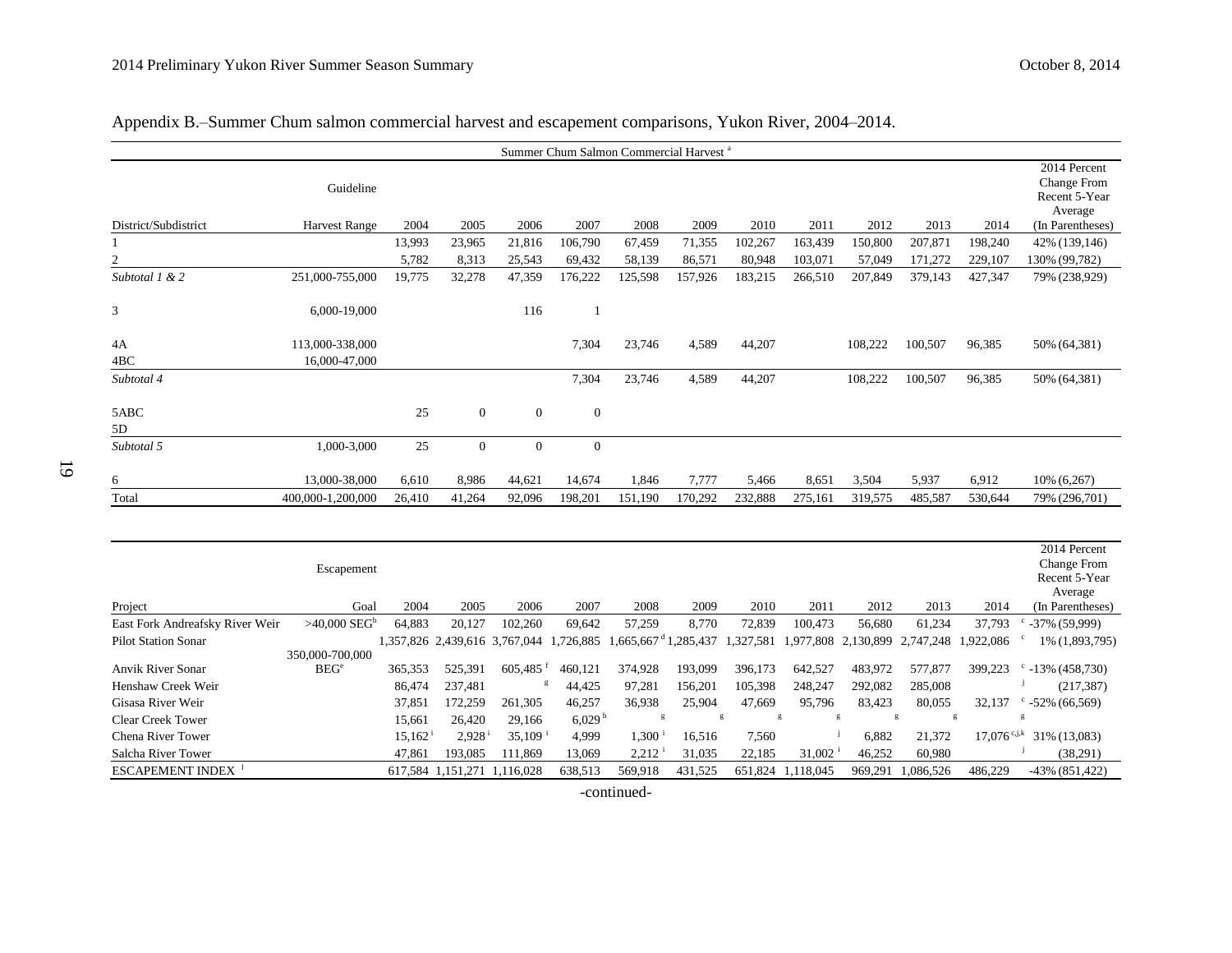#### Appendix B.–Page 2 of 2.

*Note:* Unless otherwise indicated, blank cells indicate years in which no commercial fishing occurred or harvest numbers were insufficient to generate summary information.

- <sup>a</sup> Commercial harvest includes the estimated harvest of females to produce roe sold, except for Districts 3 and 4, which also includes the estimated number of males harvested to produce roe sold.
- b SEG = "Sustainable escapement goal", as defined by the Sustainable Fisheries Policy.

- <sup>d</sup> Due to the large run of pink salmon observed in 2008, species apportionment issues were encountered. After more thorough analysis, sonar estimates have been adjusted post season.
- <sup>e</sup> BEG= "Biological escapement.
- <sup>f</sup> HTI and DIDSON sonar equipment used in 2006. Estimates reported are DIDSON derived.
- g Project did not operate.
- h Videography count.
- i Incomplete count due to late installation and/or early removal of project.
- <sup>j</sup> No count due to high water conditions that prevented counting for much of the season.
- <sup>k</sup> Due to high water, DIDSON sonar equipment was used and preliminary species apportionment was estimated using average run timing.
- The escapement index is the summed escapements for East Fork Andreafsky weir, Anvik sonar, Gisasa weir, Henshaw weir, and Salcha tower.

<sup>c</sup> Data are preliminary.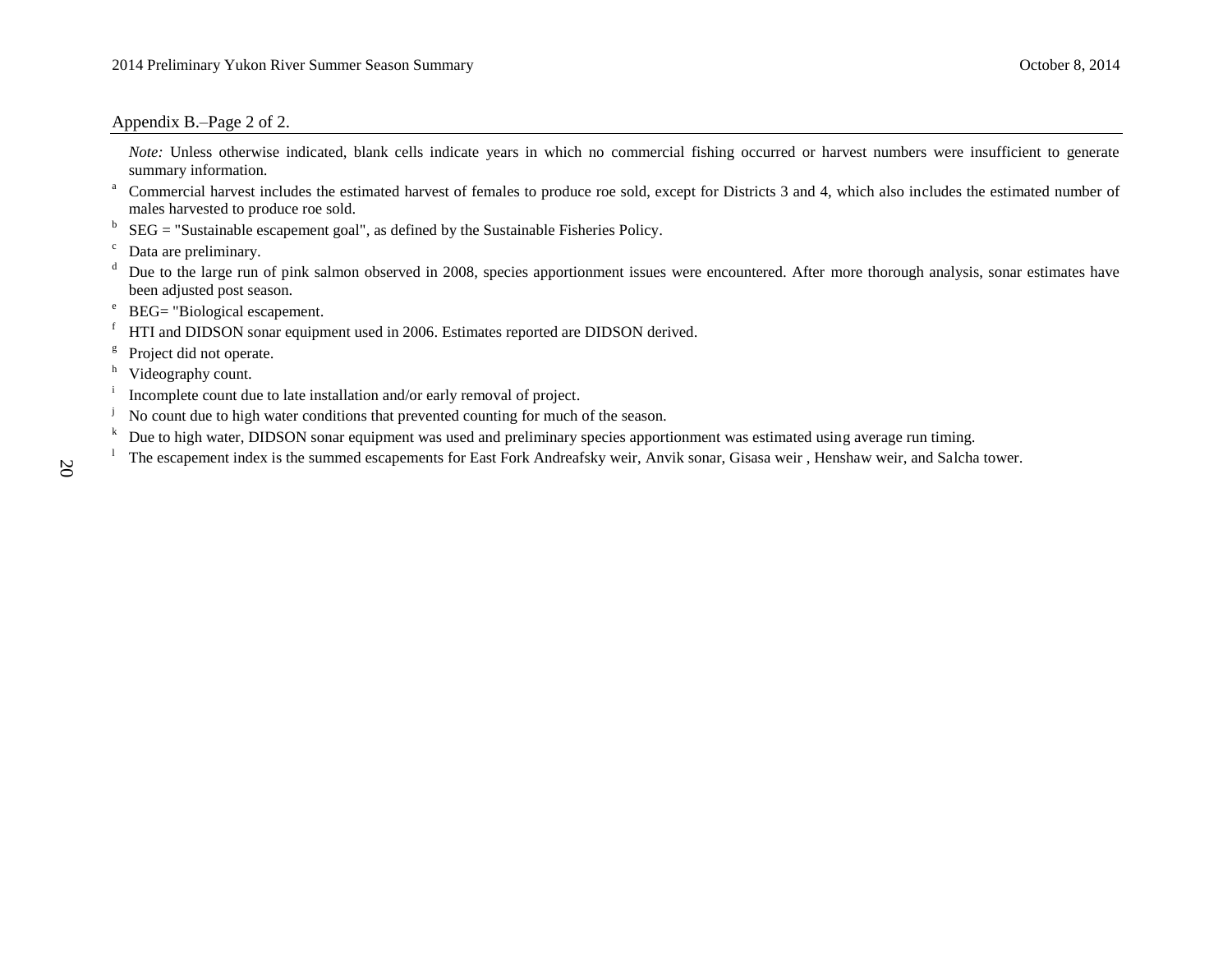|                      |                          |                          |                  |                       | Chinook and Summer Chum Salmon Season |                  |                             |                          |          |
|----------------------|--------------------------|--------------------------|------------------|-----------------------|---------------------------------------|------------------|-----------------------------|--------------------------|----------|
|                      |                          | Lower Yukon Area         |                  |                       |                                       | Upper Yukon Area |                             |                          |          |
| Year                 | District 1               | District 2               | District 3       | Subtotal <sup>a</sup> | District 4                            | District 5       | District 6                  | Subtotal                 | Total    |
| 1971                 | 405                      | 154                      | 33               | 592                   |                                       |                  |                             |                          | 592      |
| 1972                 | 426                      | 153                      | 35               | 614                   |                                       |                  |                             | L,                       | 614      |
| 1973                 | 438                      | 167                      | 38               | 643                   |                                       |                  |                             | $\overline{\phantom{a}}$ | 643      |
| 1974                 | 396                      | 154                      | 42               | 592                   | $27\,$                                | 31               | 20                          | 78                       | 670      |
| 1975                 | 441                      | 149                      | 37               | 627                   | 93                                    | 52               | 36                          | 181                      | 808      |
| 1976                 | 453                      | 189                      | 42               | 684                   | $80\,$                                | 46               | 29                          | 155                      | 839      |
| 1977                 | 392                      | 188                      | $46\,$           | 626                   | 87                                    | $41\,$           | $18\,$                      | 146                      | 772      |
| 1978                 | 429                      | 204                      | $22\,$           | 655                   | $80\,$                                | $45\,$           | 35                          | 160                      | 815      |
| 1979                 | 425                      | 210                      | $22\,$           | 657                   | 87                                    | 34               | $30\,$                      | 151                      | 808      |
| 1980                 | 407                      | 229                      | $21\,$           | 657                   | 79                                    | 35               | 33                          | 147                      | 804      |
| 1981                 | 448                      | 225                      | 23               | 696                   | 80                                    | 43               | 26                          | 149                      | 845      |
| 1982                 | 450                      | 225                      | $21\,$           | 696                   | 74                                    | 44               | $20\,$                      | 138                      | 834      |
| 1983                 | 455                      | 225                      | 20               | 700                   | $77\,$                                | 34               | $25\,$                      | 136                      | 836      |
| 1984                 | 444                      | 217                      | 20               | 613                   | 54                                    | 31               | $27\,$                      | 112                      | 725      |
| 1985                 | 425                      | 223                      | 18               | 666                   | 74                                    | 32               | 27                          | 133                      | 799      |
| 1986                 | 441                      | 239                      | $\boldsymbol{7}$ | 672                   | 75                                    | $21\,$           | $27\,$                      | 123                      | 795      |
| 1987                 | 440                      | 239                      | 13               | 659                   | 87                                    | 30               | 24                          | 141                      | 800      |
| 1988                 | 456                      | 250                      | $22\,$           | 678                   | 95                                    | $28\,$           | 33                          | 156                      | 834      |
| 1989                 | 445                      | 243                      | 16               | 687                   | 98                                    | 32               | 29                          | 159                      | 846      |
| 1990                 | 453                      | 242                      | 15               | 679                   | 92                                    | $27\,$           | $23\,$                      | 142                      | 821      |
| 1991                 | 489                      | 253                      | $27\,$           | 678                   | 85                                    | 32               | $22\,$                      | 139                      | 817      |
| 1992                 | 438                      | 263                      | 19               | 679                   | 90                                    | 28               | 19                          | 137                      | 816      |
| 1993                 | 448                      | 238                      | 6                | 682                   | 75                                    | 30               | $18\,$                      | 123                      | 805      |
| 1994                 | 414                      | 250                      | $\tau$           | 659                   | 55                                    | $28\,$           | $20\,$                      | 103                      | 762      |
| 1995                 | 439                      | 233                      | $\boldsymbol{0}$ | 661                   | 87                                    | $28\,$           | $21\,$                      | 136                      | 797      |
| 1996                 | 448                      | 189                      | 9                | 627                   | 87                                    | $23\,$           | 15                          | 125                      | 752      |
| 1997                 | 457                      | 188                      | $\boldsymbol{0}$ | 639                   | 39                                    | 29               | 15                          | 83                       | 722      |
| 1998                 | 434                      | 231                      | $\boldsymbol{0}$ | 643                   | $\boldsymbol{0}$                      | $18\,$           | $10\,$                      | $28\,$                   | 671      |
| 1999                 | 412                      | 217                      | 5                | 631                   | 5                                     | 26               | $\sqrt{6}$                  | 37                       | 668      |
| 2000                 | 350                      | 214                      | L,               | 562                   |                                       | L,               |                             | $\blacksquare$           | 562      |
| $2001\,$             | $\overline{\phantom{a}}$ | $\overline{\phantom{a}}$ |                  | $\Box$                |                                       | $\frac{1}{2}$    |                             | $\overline{\phantom{a}}$ |          |
| $2002\,$             | 323                      | 223                      |                  | 540                   |                                       | 14               | 6                           | $20\,$                   | 560      |
| 2003                 | 352                      | 217                      |                  | 556                   | $\ensuremath{\mathfrak{Z}}$           | 16               | $\boldsymbol{7}$            | 26                       | 582      |
| 2004                 | 396                      | 213                      |                  | 550                   |                                       | 14               | 6                           | 20                       | 570      |
| 2005                 | 370                      | 228                      |                  | 578                   |                                       | 12               | 5                           | 17                       | 595      |
| 2006                 | 379                      | 214                      |                  | 569                   |                                       | 15               | 10                          | $25\,$                   | 594      |
| 2007                 | 359                      | 220                      | 3                | 564                   | 5                                     | 12               | 10                          | 27                       | 591      |
| 2008                 | 266                      | 181                      |                  | 444                   | 8                                     |                  | 5                           | 13                       | 457      |
| 2009                 | 213                      | 166                      |                  | 376                   | 6                                     |                  | 5                           | 11                       | 387      |
| $2010\,$             | 264                      | 181                      |                  | 440                   | 5                                     |                  | 5                           | 10                       | 450      |
| $2011\,$             | 230                      | 183                      |                  | 403                   |                                       |                  | 5                           | 5                        | 408      |
| 2012                 | 242                      | 178                      |                  | 413                   | 11                                    |                  | $\ensuremath{\mathfrak{Z}}$ | 14                       | 427      |
| 2013                 | 220                      | 174                      |                  | 384                   | 9                                     |                  | $\mathbf{2}$                | 11                       | 395      |
| 2014                 | 231                      | 183                      |                  | 405                   | 10                                    |                  | $\mathbf{1}$                | 11                       | 416      |
| 2004-2013 Avg.       | 294                      | 194                      | 5                | 472                   | $\tau$                                | 13               | 6                           | 15                       | 487      |
| 2014 Percent Change  |                          |                          |                  |                       |                                       |                  |                             |                          |          |
| From Historical Avg. | $-21.4%$                 | $-5.6%$                  |                  | $-14.2%$              | 36.4%                                 |                  | $-82.1%$                    | $-28.1%$                 | $-14.6%$ |

Appendix C.–Number of commercial salmon fishing gear permit holders who delivered fish, listed by district and season, Yukon Area, 1971–2014.

*Note*: En dash (–) indicates no commercial fishing activity occurred. Some individual fishermen in the Lower Yukon Area may have operated in more than one district during the season.

a Since 1984 the subtotal for the Lower Yukon Area was the unique number of permits fished. Prior to 1984, the subtotals are additive for District 1, 2, and 3.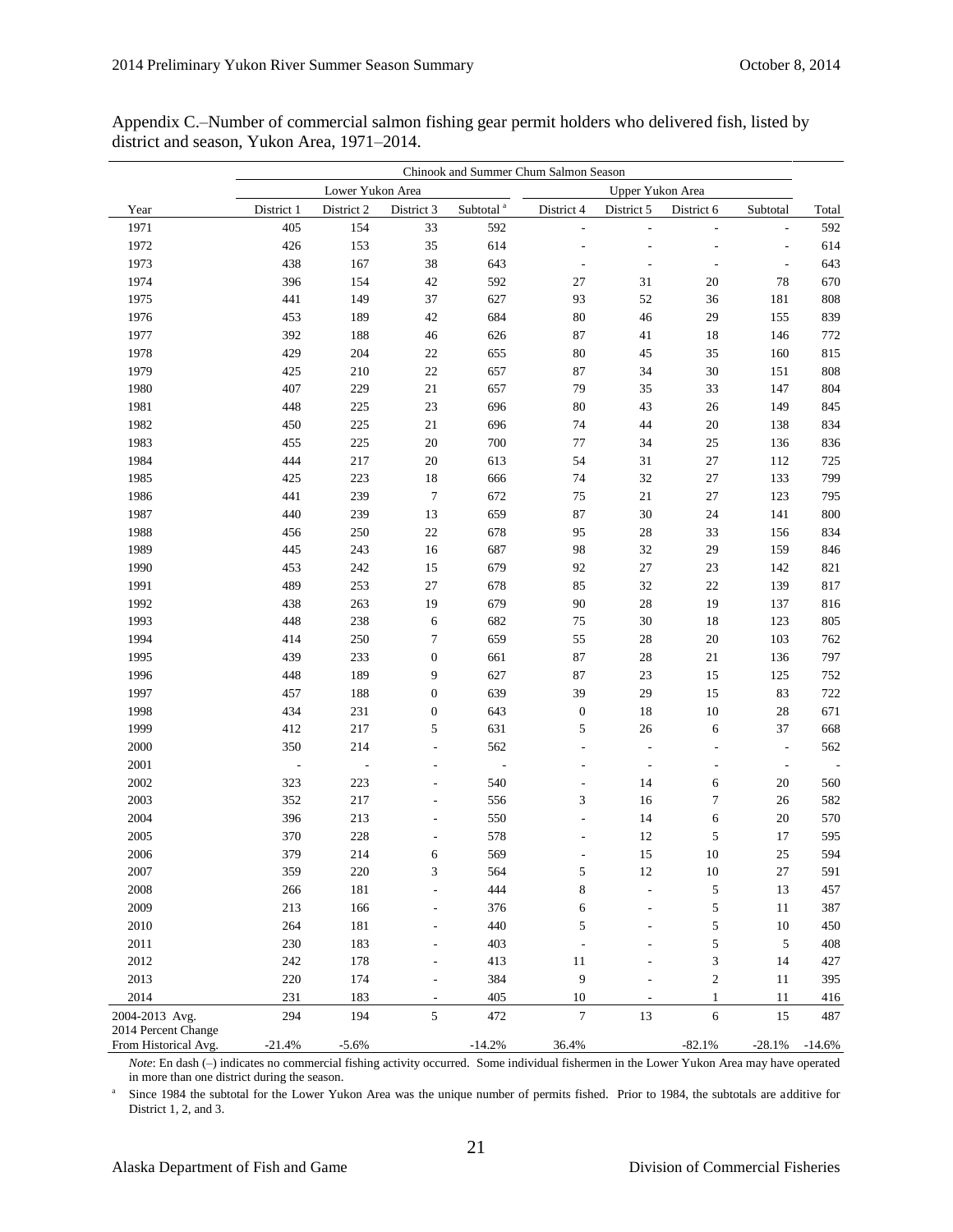Appendix D.–Value of commercial salmon fishery to Yukon Area fishermen, 1994–2014.

|           |       |                                          | Chinook             |                    |         |       |                 | Summer Chum |      |                      |           |            |                                   |           |         |                     |
|-----------|-------|------------------------------------------|---------------------|--------------------|---------|-------|-----------------|-------------|------|----------------------|-----------|------------|-----------------------------------|-----------|---------|---------------------|
|           |       | Lower Yukon                              |                     | <b>Upper Yukon</b> |         |       | Lower Yukon     |             |      | Upper Yukon          |           |            | Value by Species<br>Value by Area |           |         |                     |
| Year      | \$/lb | Value                                    | $\frac{\sqrt{}}{2}$ | $\sqrt{$}$ /Roe    | Value   | \$/lb | $\sqrt{$}$ /Roe | Value       |      | $10$ $\sqrt{3}$ /Roe | Value     |            | Chinook Summer Chum               | Lower     | Upper   | Total               |
| 1994      | 2.07  | 4,169,270                                | 0.92                | 3.11               | 124,270 | 0.21  |                 | 79,206      |      | 0.20 3.77            | 396,685   | 4,293,540  | 475,891                           | 4,248,476 | 520,955 | 4,769,431           |
| 1995      | 2.09  | 5,317,508                                | 0.77                | 2.64               | 87,059  | 0.16  |                 | 241,598     |      | 0.13 3.57            | 1,060,322 | 5,404,567  | 1,301,920                         | 5,559,106 |         | 1,147,381 6,706,487 |
| 1996      | 1.95  | 3,491,582                                | 0.95                | 2.57               | 47,282  | 0.09  | 2.96            | 89,020      |      | 0.07 3.05            | 966,277   | 3,538,864  | 1,055,297                         | 3,580,602 |         | 1,013,559 4,594,161 |
| 1997      | 2.46  | 5,450,433                                | 0.97                | 1.62               | 110,713 | 0.10  |                 | 56,535      |      | $0.07$ 1.08          | 96,806    | 5,561,146  | 153,341                           | 5,506,968 | 207,519 | 5,714,487           |
| 1998      | 2.51  | 1,911,370                                | 0.91                | 2.00               | 17,285  | 0.14  |                 | 26,415      |      | $0.18$ 1.90          | 821       | 1,928,655  | 27,236                            | 1,937,785 | 18,106  | 1,955,891           |
| 1999      | 3.80  | 4,950,522                                | 1.10                | 2.11               | 74,475  | 0.10  |                 | 19,687      |      | 0.18 2.25            | 1,719     | 5,024,997  | 21,406                            | 4,970,209 | 76,194  | 5,046,403           |
| 2000      | 4.57  | 725,606                                  |                     |                    |         | 0.17  |                 | 8,633       |      |                      |           | 725,606    | 8,633                             | 734,239   |         | 734,239             |
| 2001      |       |                                          |                     |                    |         |       |                 |             |      |                      |           |            |                                   |           |         |                     |
| 2002      | 3.77  | 1,691,105                                | 0.75                | 1.75               | 20,744  | 0.06  |                 | 4,342       |      | 0.32 2.25            | 6,176     | 1,711,849  | 10,518                            | 1,695,447 | 26,920  | 1,722,367           |
| 2003      | 2.37  | 1,871,202                                | 0.80                |                    | 40,957  | 0.05  |                 | 1,585       | 0.27 |                      | 6,879     | 1,912,159  | 8.464                             | 1,872,787 | 47,836  | 1,920,623           |
| 2004      | 2.80  | 3,063,667                                | 0.77                |                    | 38,290  | 0.05  |                 | 8,884       | 0.27 |                      | 9,645     | 3,101,957  | 18,529                            | 3,072,551 | 47,935  | 3,120,486           |
| 2005      | 3.43  | 1,952,109                                | 0.87                |                    | 24,415  | 0.05  |                 | 11,004      | 0.25 |                      | 13,479    | 1,976,524  | 24,483                            | 1,963,113 | 37,894  | 2,001,007           |
| 2006      | 3.94  | 3,290,367                                | 1.30                |                    | 32,631  | 0.05  |                 | 23,862      | 0.16 |                      | 42,988    | 3,322,998  | 66,850                            | 3,314,229 | 75,619  | 3,389,848           |
| 2007      | 3.73  | 1,939,114                                | 1.33                |                    | 27,190  | 0.19  |                 | 220,715     |      | $0.25$ 2.36          | 34,421    | 1,966,304  | 255,136                           | 2,159,829 | 61,611  | 2,221,440           |
| 2008      | 4.64  | 325,470                                  |                     |                    |         | 0.40  |                 | 326,930     | 0.25 | 3.00                 | 65,840    | 325,470    | 392,770                           | 656,606   | 65,840  | 722,896             |
| 2009      | 5.00  | 20,970                                   |                     |                    |         | 0.50  |                 | 514,856     |      | 0.26 3.00            | 20,430    | 20,970     | 535,286                           | 535,826   | 20,430  | 556,256             |
| 2010      | 5.00  | 639,230                                  |                     |                    |         | 0.70  |                 | 823,967     | 0.23 |                      | 61,534    | 639,230    | 885,501                           | 1,463,197 | 61,534  | 1,524,731           |
| 2011      |       |                                          |                     |                    |         | 0.75  |                 | 1,301,403   | 0.26 |                      | 12,966    |            | 1,314,369                         | 1,301,403 | 12,966  | 1,314,369           |
| 2012      |       |                                          |                     |                    |         | 0.75  |                 | 980,424     | 0.37 |                      | 187,272   |            | 1,167,696                         | 980,424   | 187,272 | 1,167,696           |
| 2013      |       |                                          |                     |                    |         | 0.75  |                 | 1,721,524   | 0.30 |                      | 150,852   |            | 1,872,376                         | 1,721,524 | 150,852 | 1,872,376           |
| 2014      |       |                                          |                     |                    |         | 0.60  |                 | 1,648,872   | 0.29 |                      | 157,211   |            | 1,806,083                         | 1,703,510 | 157,211 | 1,860,721           |
| 2004-2013 | 4.08  | 1,604,418                                | 1.01                |                    | 32,697  | 0.35  |                 | 593,357     |      | 0.26 2.79            | 59,943    | 1,621,922  | 653,300                           | 1,716,870 | 72,195  | 1,789,110           |
|           |       | 2014 Percent Change from Historical Avg. |                     |                    |         | 71.9% |                 | 177.9%      |      |                      | 162.3%    | $-100.0\%$ | 176.5%                            | $-0.8%$   | 117.8%  | 4.0%                |

*Note*: Blank cells indicate no sales occurred or harvest level was insufficient to generate summary information.

<sup>a</sup> Includes \$4,656 in sales of pink salmon in Districts 1 and 2.

b Includes \$54,638 in sales of pink salmon in Districts 1 and 2.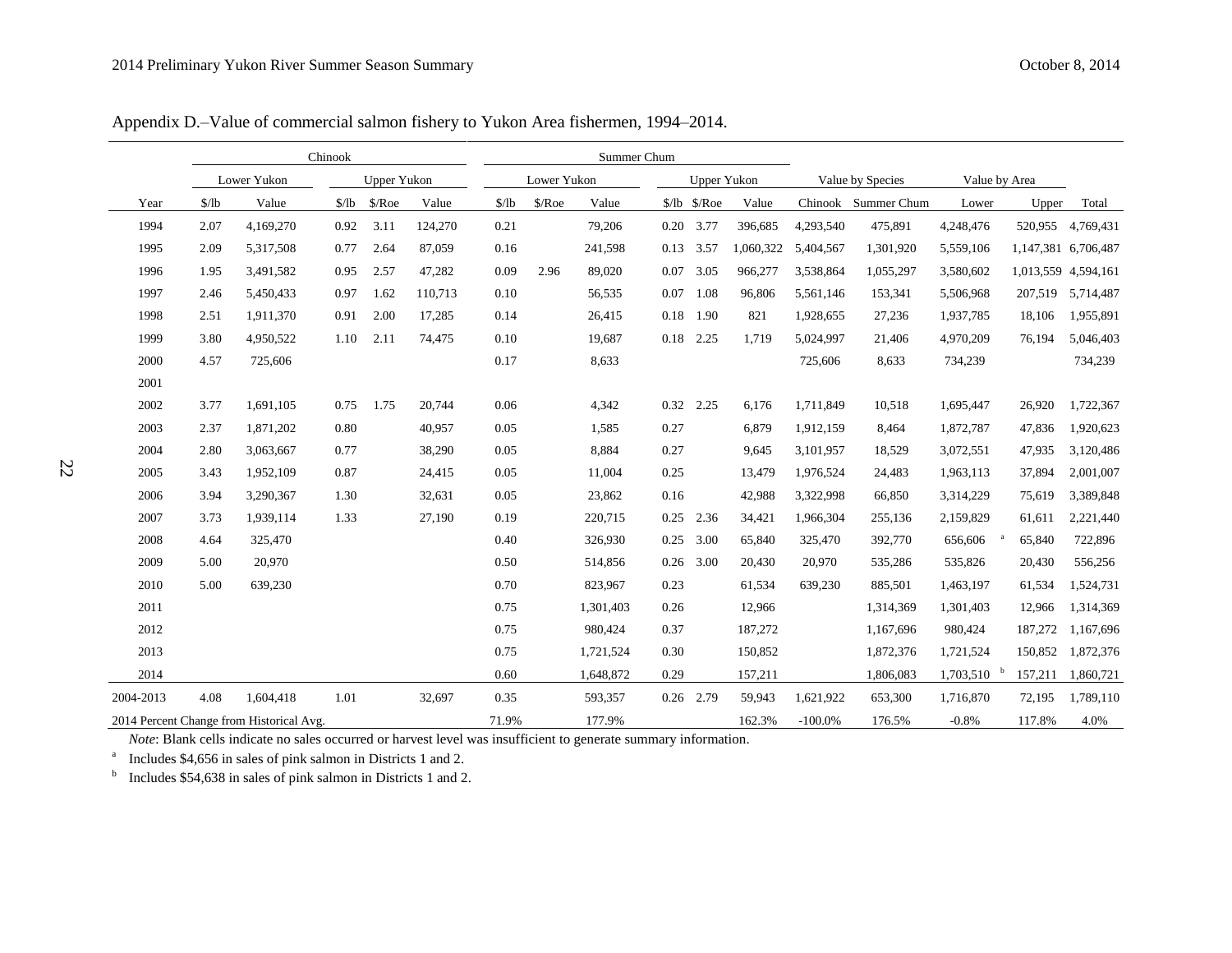| Appendix E.–Chinook salmon commercial harvest and escapement comparisons, Yukon River, 2004–2014 |                                   |        |        |        |                                                |       |                   |                |                   |                   |                  |                  |                                                                     |
|--------------------------------------------------------------------------------------------------|-----------------------------------|--------|--------|--------|------------------------------------------------|-------|-------------------|----------------|-------------------|-------------------|------------------|------------------|---------------------------------------------------------------------|
|                                                                                                  |                                   |        |        |        | Chinook Salmon Commercial Harvest <sup>a</sup> |       |                   |                |                   |                   |                  |                  |                                                                     |
| District/Subdistrict                                                                             | Guideline<br><b>Harvest Range</b> | 2004   | 2005   | 2006   | 2007                                           | 2008  | 2009 <sup>b</sup> | 2010           | 2011 <sup>b</sup> | 2012 <sup>b</sup> | $2013^{b}$       | $2014^{\rm b}$   | 2014 Percent<br>Change from 10-<br>Year Average<br>(In Parentheses) |
|                                                                                                  |                                   | 28,403 | 16,694 | 23,748 | 18,616                                         | 2,530 | 90                | 5,744          | 36                | $\boldsymbol{0}$  | $\mathbf{0}$     | $\boldsymbol{0}$ | $-100\%$ (9,586)                                                    |
| $\overline{c}$                                                                                   |                                   | 24,145 | 13,413 | 19,843 | 13,306                                         | 2,111 | 226               | 4,153          | 46                | $\mathbf{0}$      | $\boldsymbol{0}$ | $\boldsymbol{0}$ | $-100\%$ $(7,724)$                                                  |
| Subtotal 1 & 2                                                                                   | 60,000-120,000                    | 52,548 | 30,107 | 43,591 | 31,922                                         | 4,641 | 316               | 9,897          | 82                | $\boldsymbol{0}$  | $\mathbf{0}$     | $\mathbf{0}$     | $-100\%$ $(17,310)$                                                 |
|                                                                                                  | 1,800-2,200                       |        |        | 315    | 190                                            |       |                   |                |                   |                   |                  |                  | (253)                                                               |
| 4Α                                                                                               |                                   |        |        |        |                                                |       |                   |                |                   |                   |                  |                  |                                                                     |
| 4BC                                                                                              |                                   |        |        |        |                                                |       |                   |                |                   |                   |                  |                  |                                                                     |
| Subtotal 4                                                                                       | 2,250-2,850                       |        |        |        |                                                |       |                   |                |                   |                   |                  |                  |                                                                     |
| 5ABC                                                                                             | 2,400-2,800                       | 1,546  | 1,469  | 1,839  | 1,241                                          |       |                   |                |                   |                   |                  |                  | (1,524)                                                             |
| 5D                                                                                               | 300-500                           |        |        |        |                                                |       |                   |                |                   |                   |                  |                  |                                                                     |
| Subtotal 5                                                                                       |                                   | 1,546  | 1,469  | 1,839  | 1,241                                          |       |                   |                |                   |                   |                  |                  |                                                                     |
| 6                                                                                                | 600-800                           | 2,057  | 453    | 84     | 281                                            |       |                   |                |                   |                   |                  |                  | (719)                                                               |
| Total Alaska                                                                                     | 67, 350-129, 150                  | 56,151 | 32,029 | 45,829 | 33,634                                         | 4,641 | 316               | 9,897          | 82                |                   |                  |                  | (22, 822)                                                           |
| Canada <sup>c</sup>                                                                              |                                   | 3,785  | 4,066  | 2,332  |                                                |       | 364               | $\overline{0}$ | $\overline{4}$    | $\mathbf{0}$      | $\mathbf{0}$     | $\theta$         | $-100\%$ $(1,172)$                                                  |
|                                                                                                  |                                   |        |        |        | Chinook Salmon Escapement                      |       |                   |                |                   |                   |                  |                  |                                                                     |
| Project                                                                                          | Escapement<br>Goal                | 2004   | 2005   | 2006   | 2007                                           | 2008  | 2009              | 2010           | 2011              | 2012              | 2013             | 2014             | 2014 Percent<br>Change From 5-<br>Year Average<br>(In Parentheses)  |
| East Fork Andreafsky River Weir                                                                  | 2,100-4,900 SEG <sup>f</sup>      | 8,045  | 2,239  | 6,463  | 4,504                                          | 4,242 | 3,004             | 2,413          | 5,213             | 2,517             | 1,998            | 5,949            | $\mathbf d$<br>96% (3,029)                                          |

# Appendix E.–Chinook salmo

4A  $\overline{4BC}$  $Subtotal 4$ 

Subtotal 5

Canada $^{\rm c}$ 

|                                                |                                    |         |         |                |         |                    |                 |         |         |         |         |         |       | 2014 Percent                     |
|------------------------------------------------|------------------------------------|---------|---------|----------------|---------|--------------------|-----------------|---------|---------|---------|---------|---------|-------|----------------------------------|
|                                                | Escapement                         |         |         |                |         |                    |                 |         |         |         |         |         |       | Change From 5-                   |
| Project                                        | Goal                               | 2004    | 2005    | 2006           | 2007    | 2008               | 2009            | 2010    | 2011    | 2012    | 2013    | 2014    |       | Year Average<br>(In Parentheses) |
|                                                |                                    |         |         |                |         |                    |                 |         |         |         |         |         |       |                                  |
| East Fork Andreafsky River Weir                | $2,100-4,900$ SEG <sup>f</sup>     | 8,045   | 2,239   | 6,463          | 4,504   | 4,242              | 3,004           | 2,413   | 5,213   | 2,517   | 1.998   | 5,949   |       | 96% (3,029)                      |
| East Fork Andreafsky River Aerial <sup>e</sup> | 960-1,700 SEG <sup>f</sup>         | 2,879   | 1,715   | $591$ $\rm{s}$ | 1,758   | $278$ s            | 84 <sup>g</sup> | 537     | 620     |         | 1,441   |         | h     | (671)                            |
| West Fork Andreafsky River Aerial <sup>e</sup> | 640-1,600 $SEGf$                   | 1,317   | 1,492   | 824            | 976     | $262$ $\mathrm{g}$ | 1,678           | 858     | 1,173   |         | 1,090   | 1,695   | d     | 41% (1,200)                      |
| <b>Pilot Station Sonar</b>                     |                                    | 156,606 | 159,441 | 169,403        | 125,553 | 30,643             | 144,049         | 120,175 | 123,369 | 106,731 | 117,159 | 137,666 |       | 13% (122,297)                    |
| Anvik River Index Aerial <sup>e</sup>          | $1,100$ -1,700 $\rm{SEG}^{\rm{f}}$ | 3,304   | 1,922   | 1,776          | 1,497   | 827                | 590             | 721     | 501     | 451     | 940     | 1,584   |       | 147% (641)                       |
| Henshaw Creek Weir                             |                                    | 1,248   | 1,059   |                | 740     | 766                | 1,637           | 857     | 1,796   | 922     | 772     |         | n     | (1,197)                          |
| Nulato River Aerial <sup>e</sup>               | 940-1,900 SEG <sup>f</sup>         | 1,321   | 553     | 1,292          | 2,583   | 922                | 2,260           | 711     | 1,401   | 1,373   | 1,118   |         | h     | (1,373)                          |
| Gisasa River Weir                              |                                    | 1,774   | 3,111   | 3,030          | 1,425   | 1,735              | 1,955           | 1,516   | 2,692   | 1,323   | 1,126   | 1,570   |       | $-9\%$ $(1,722)$                 |
| Gisasa River Aerial <sup>e</sup>               | 420-1,100 $SEGf$                   | 731     | 958     | 843            | 593     | 487                | 515             | 264     | 906     |         | h       |         | h     | (562)                            |
| Chena River Tower                              | $2,800-5,700$ BEG <sup>1</sup>     | 9,645   |         | 2,936          | 3,806   | 3,208              | 5,253           | 2,382   |         | 2,220   | 1,859   | 4,358   | d,m,n | 49% (2,929)                      |
| Salcha River Tower                             | 3,300-6,500 BEG                    | 15,761  | 5,988   | 10,679         | 6,425   | 5,415              | 12,774          | 6,135   | 3,537   | 7,165   | 5,465   |         | n     | (7,015)                          |
| Eagle Sonar                                    |                                    |         | 81,527  | 73,691         | 41,697  | 38,097             | 69,957          | 35,074  | 51,271  | 34,747  | 30,725  | 64,522  |       | 45% (44,355)                     |
| Canadian Estimated Escapement <sup>q</sup>     | IMEG 42,500-55,000 <sup>r</sup>    | 48,469  | 67,985  | 62,630         | 34,904  | 33,883             | 65,278          | 32,010  | 46,307  | 32,656  | 28,669  | 64,422  |       | 57% (40,984)                     |
| <b>ESCAPEMENT INDEX <sup>s</sup></b>           |                                    | 83,694  | 79,323  | 85,738         | 51,064  | 48,483             | 88,264          | 44,456  | 57,749  | 45,881  | 39,117  | 76,299  |       | 38% (55,093)                     |
| -continued-                                    |                                    |         |         |                |         |                    |                 |         |         |         |         |         |       |                                  |